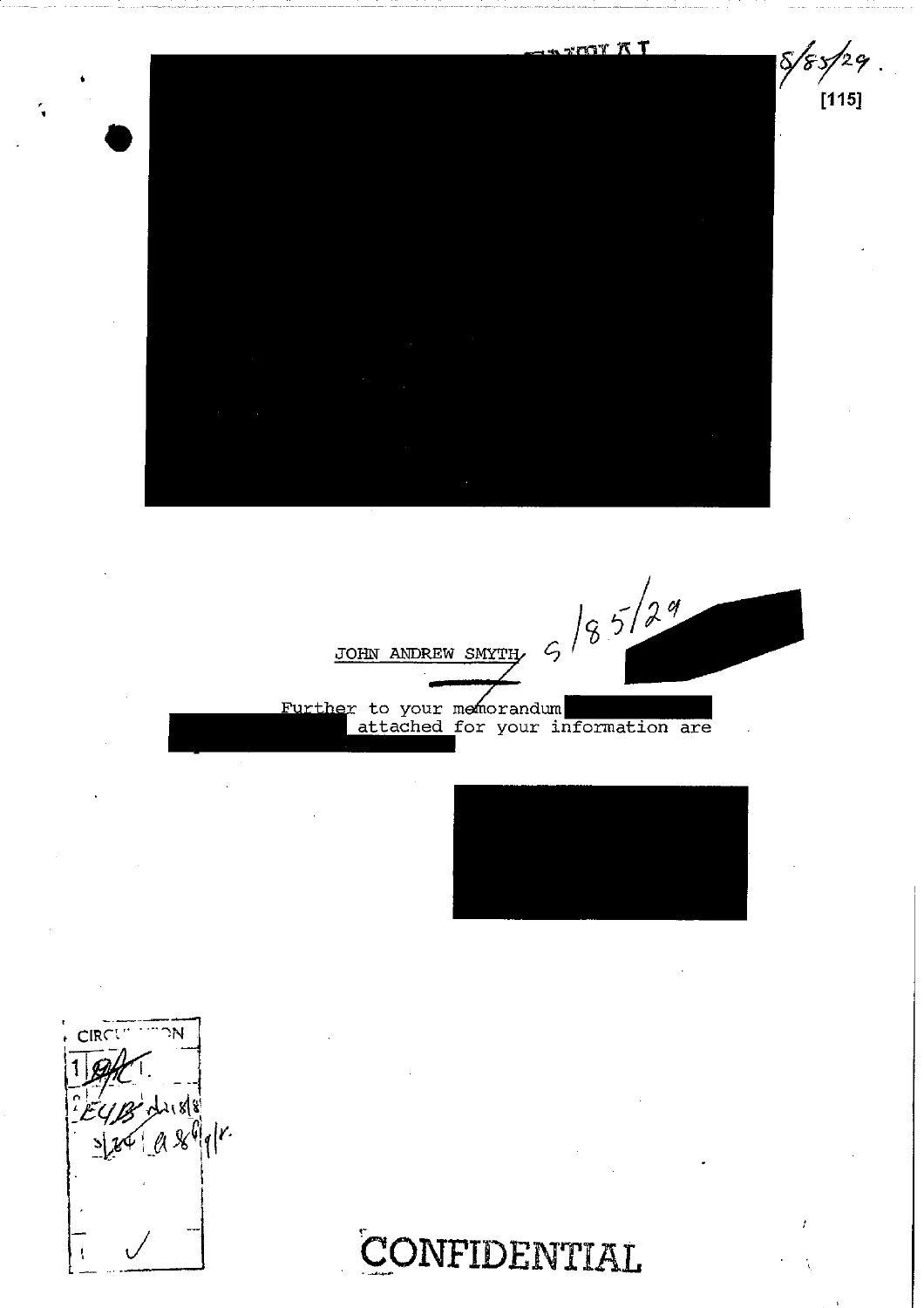

م ؟  $\mathcal{L}$ אַ אַנועט שויד אַ דור אַ דורך אַ דורך א

€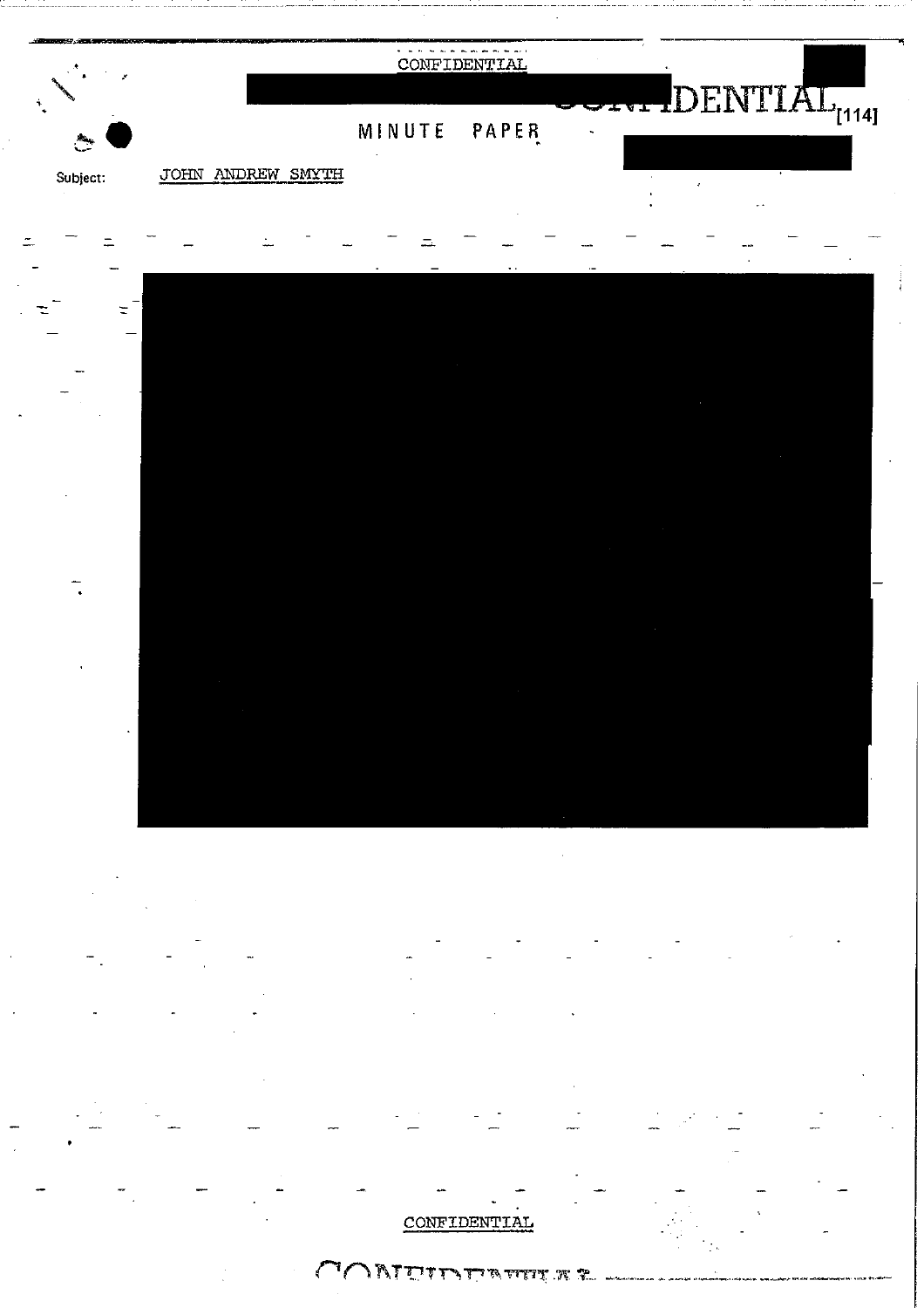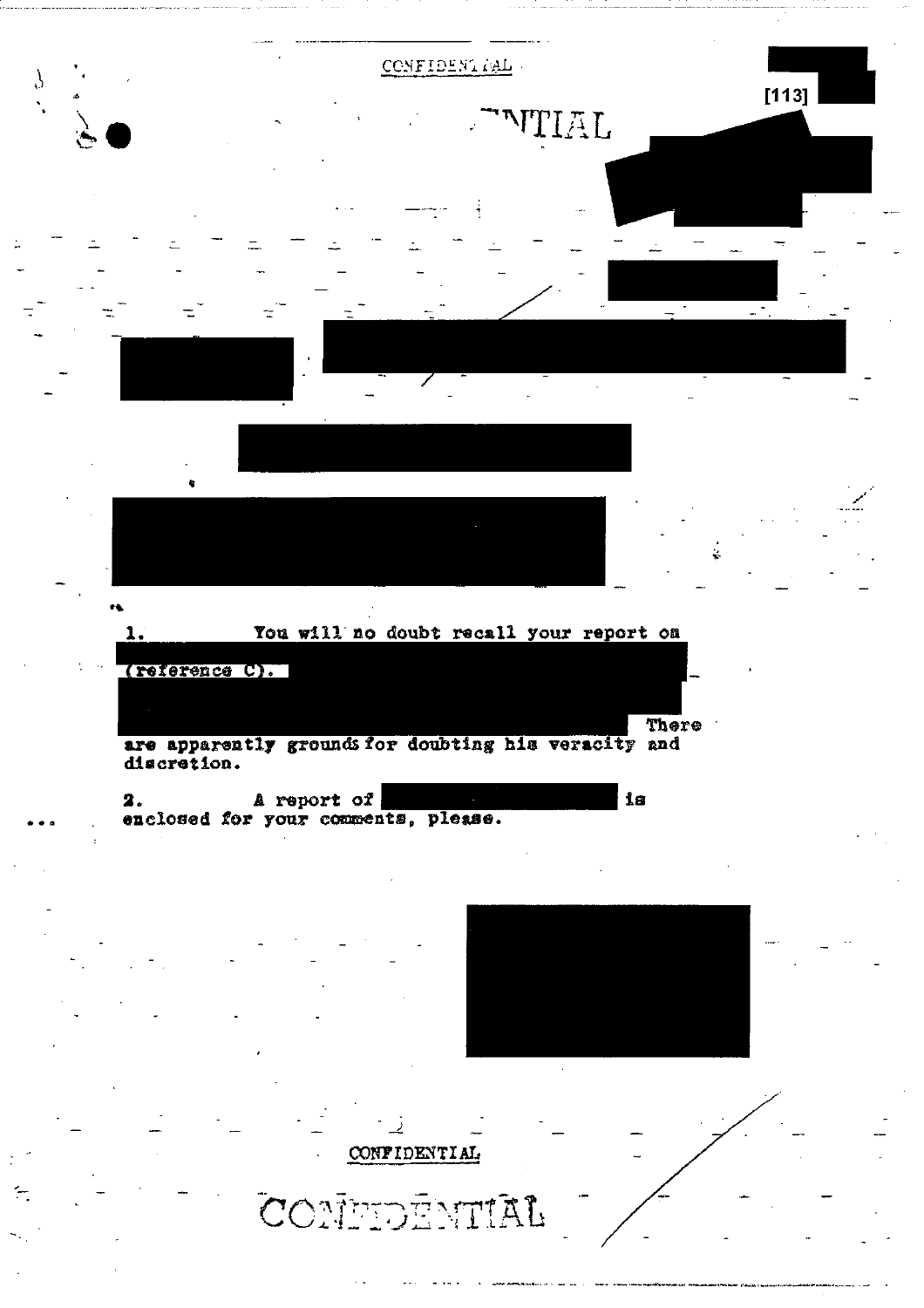

**AMEEDERTE AT.**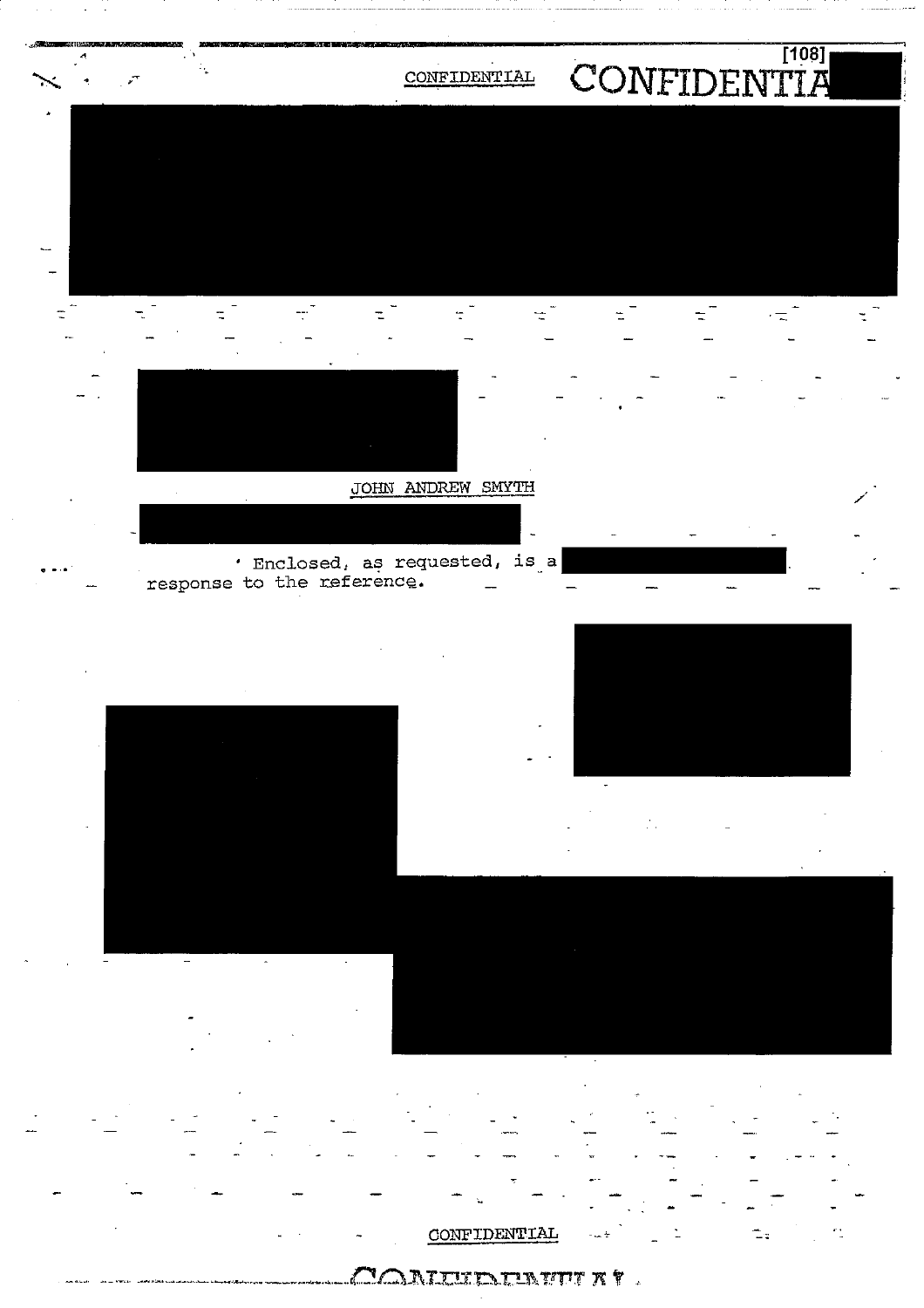|                             |                                                                                                                                          | $\overline{[107]}$<br>CONFIDENTIAL |
|-----------------------------|------------------------------------------------------------------------------------------------------------------------------------------|------------------------------------|
| $\mathcal{L}_{\mathcal{A}}$ |                                                                                                                                          |                                    |
|                             |                                                                                                                                          |                                    |
|                             |                                                                                                                                          |                                    |
|                             |                                                                                                                                          |                                    |
|                             |                                                                                                                                          |                                    |
|                             |                                                                                                                                          |                                    |
|                             |                                                                                                                                          |                                    |
|                             |                                                                                                                                          |                                    |
|                             |                                                                                                                                          |                                    |
|                             |                                                                                                                                          |                                    |
|                             |                                                                                                                                          |                                    |
|                             | Thank you for Reference B, parts of the Annex to which come<br>Ι.                                                                        |                                    |
|                             | surprise<br>as<br>a                                                                                                                      |                                    |
|                             | My major comment<br>2.                                                                                                                   |                                    |
|                             |                                                                                                                                          |                                    |
|                             | incorrect in paragraph 15. With this as background I find it difficult.<br>to comment objectively, but will, as follows, for the record. |                                    |
|                             | Paragraph 12. Information given in last three sentences<br>3.<br>incorrect                                                               |                                    |
|                             | as reported in Reference A paragraphs 4 and 6.                                                                                           |                                    |
|                             | Paragraph 14.<br>4.                                                                                                                      |                                    |
|                             |                                                                                                                                          |                                    |
|                             | Paragraph 15. First sentence<br>٠.                                                                                                       | Third                              |
|                             | sentence                                                                                                                                 |                                    |
|                             | Fourth sentence - quite incorrect,                                                                                                       |                                    |
|                             |                                                                                                                                          |                                    |
|                             | but, as in paragraph 6 of Reference A,<br>Last sentence                                                                                  |                                    |
|                             |                                                                                                                                          |                                    |
|                             | 6.<br>Paragraph 16. Third sentence                                                                                                       |                                    |
|                             | 1s ludicrous!                                                                                                                            | The suggestion                     |
|                             |                                                                                                                                          |                                    |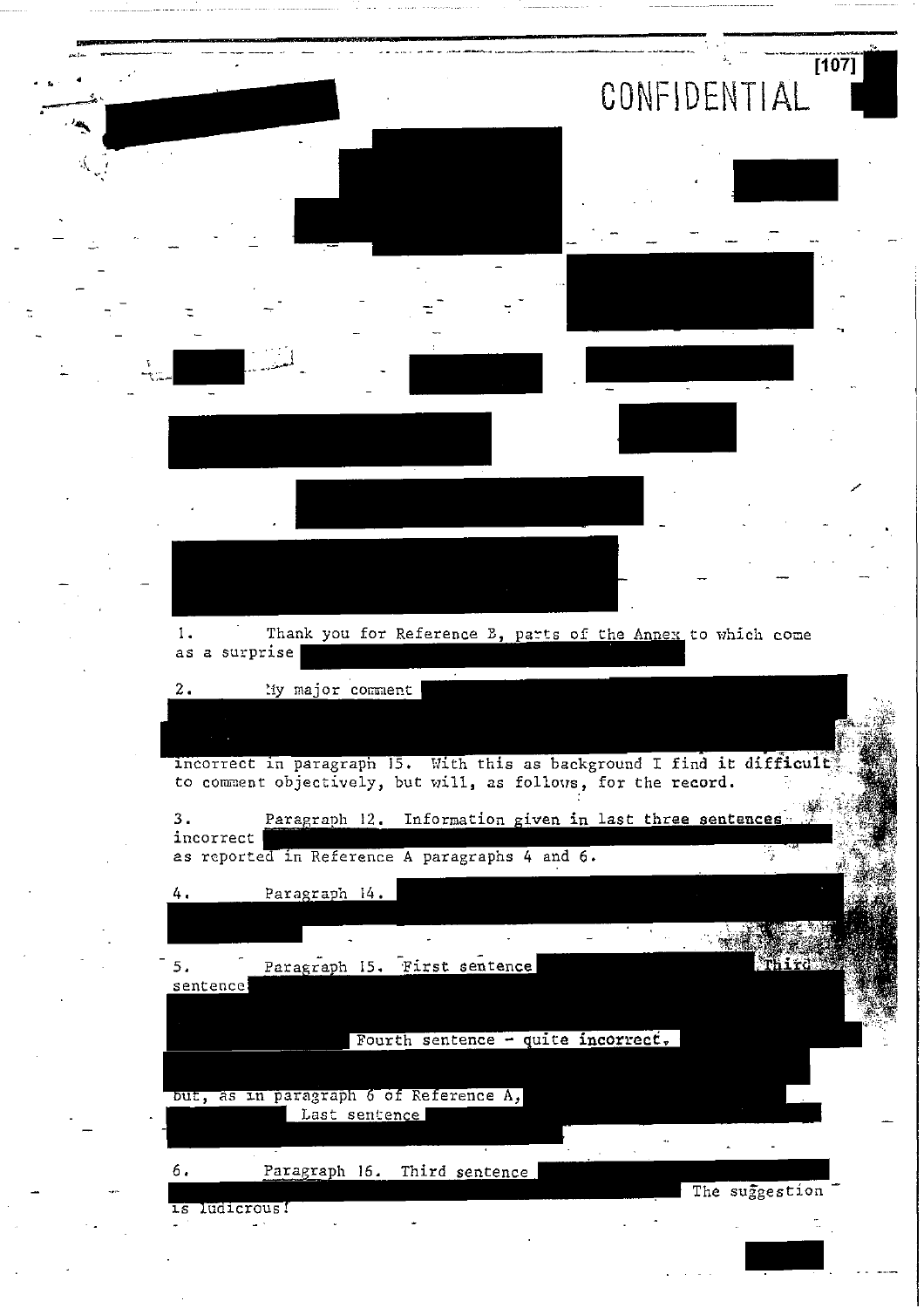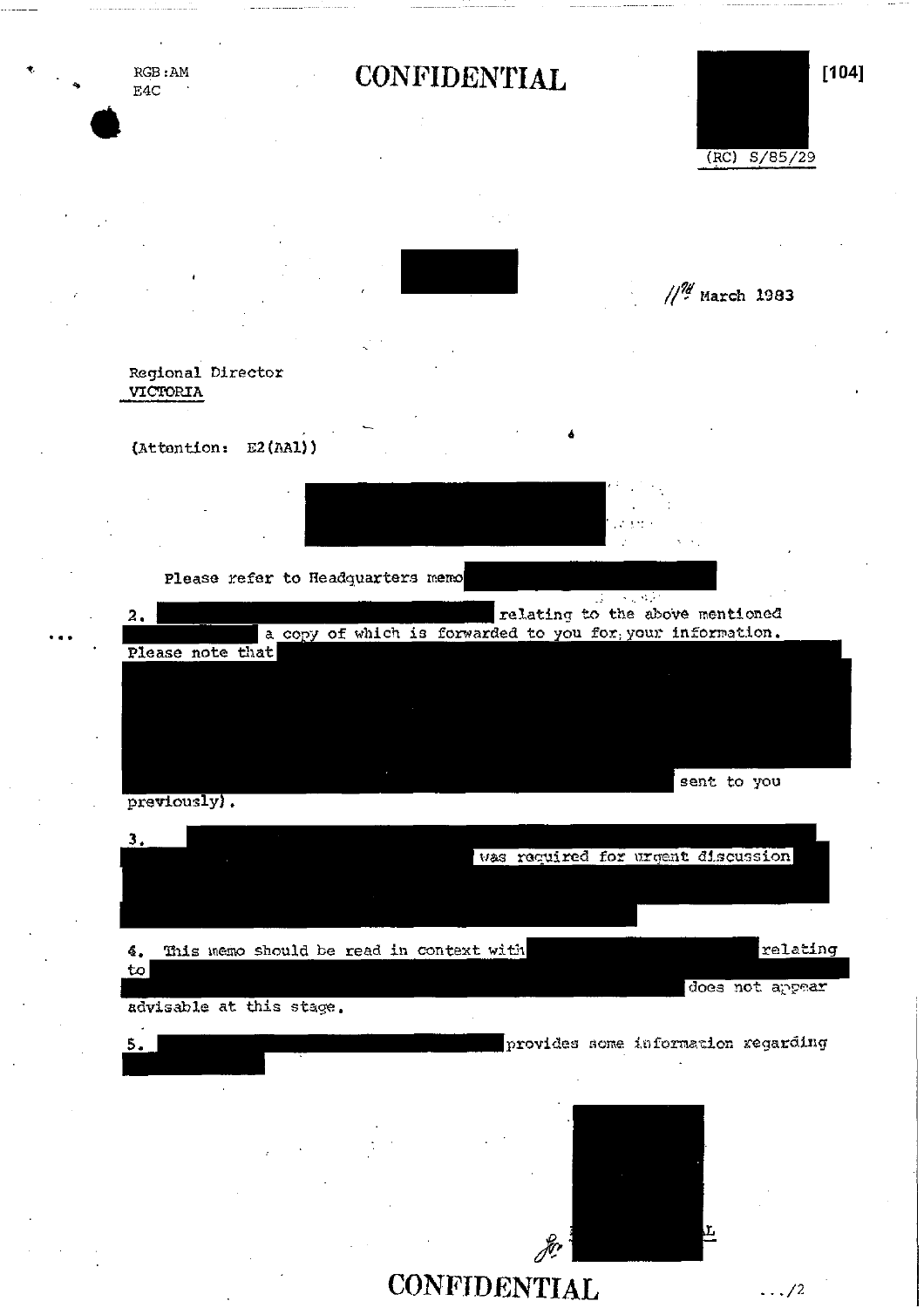| <b>CONFIDENTIAL</b>                                                                                               | $[103]$ |
|-------------------------------------------------------------------------------------------------------------------|---------|
| 2.                                                                                                                |         |
| IJ                                                                                                                |         |
|                                                                                                                   |         |
| Your memo<br>refers, thank you.                                                                                   |         |
| 2. You may wish to pass<br>Can they assist with identification,<br>their information and comment.<br>particularly | for     |
| 3.<br>provide further information that might assist identif-<br><b>ication?</b>                                   |         |

for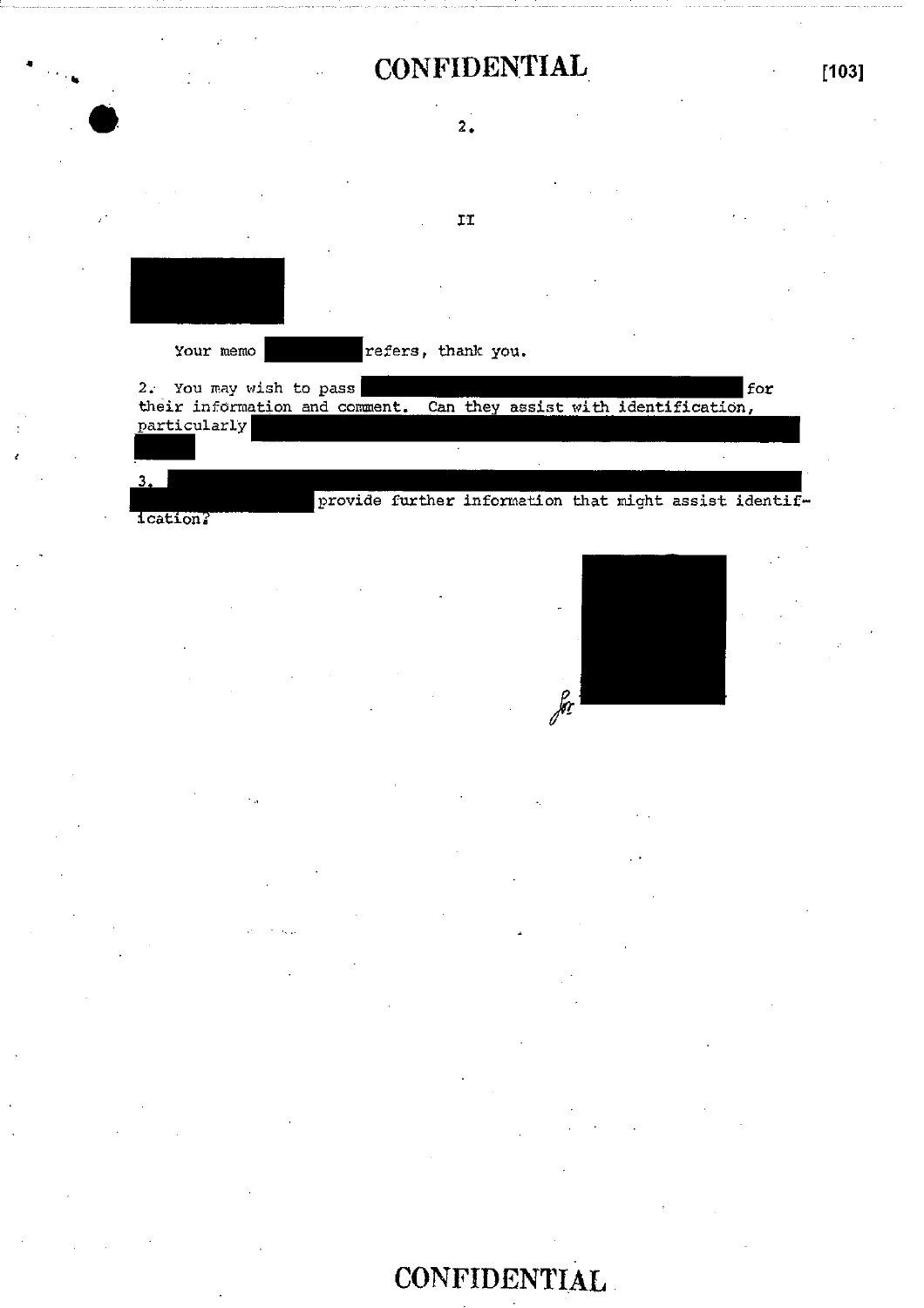RGB:AM<br>E4C

# CONFIDENTIAL [102]



 $\tilde{\mathbf{r}}_k$ 



 $\sqrt{\mathcal{O}^{\ell}}$  March 1983

Please refer to your memo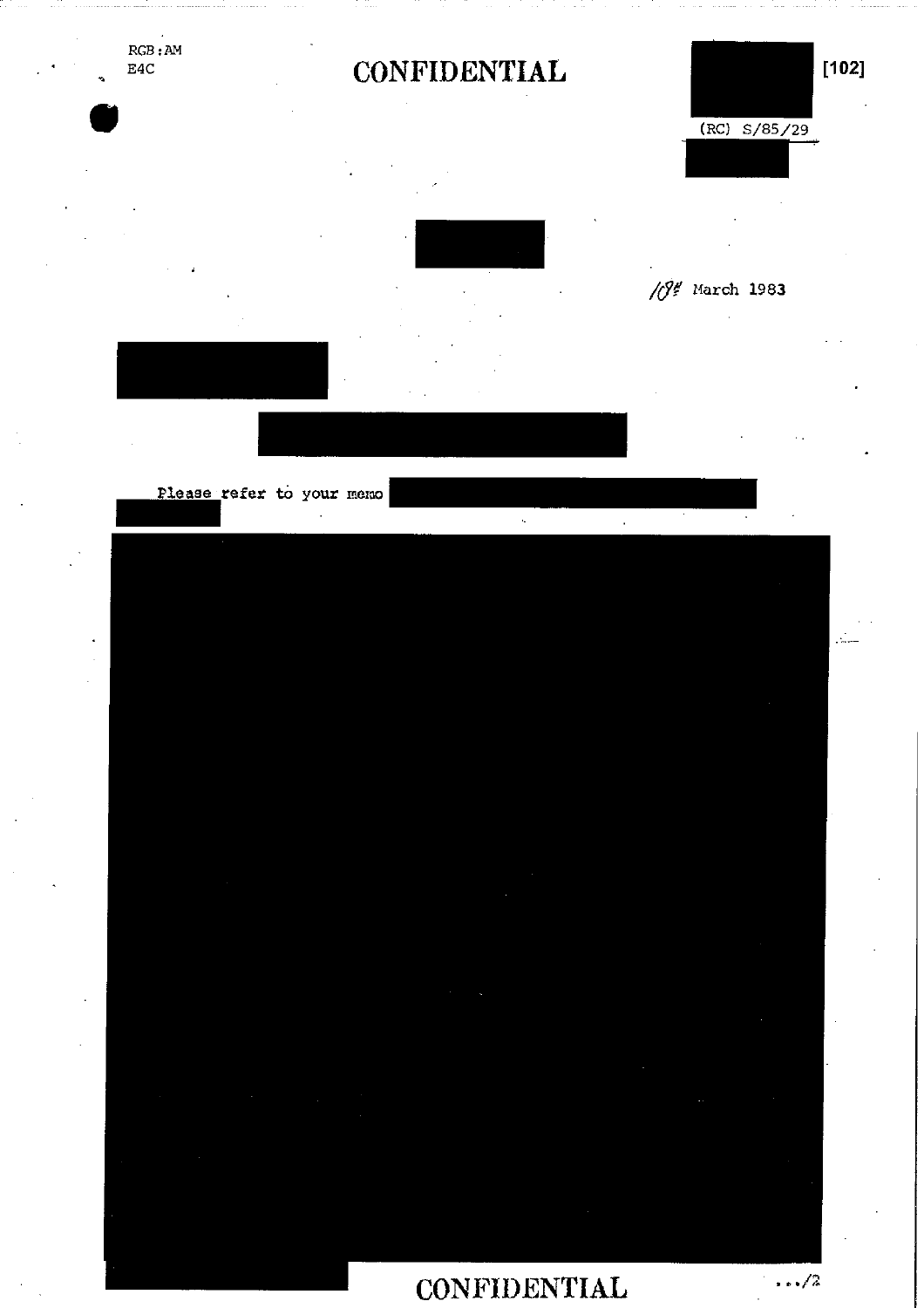## CONFIDENTIAL [101]

#### 2.

4. Unfortunately, further identifying particulars are not known.

5. It is possible that

6. We have also learnt that

7. In view of<br>would you please advise | of the above information. We would be pleased to receive their comments and any additional information they may be able to provide.

and obtain further information.

 $8 -$ 

9. We cannot, of course, comment on whether there was any illegality in the method

The matter obviously requires further investigation, and any assistance can provide would be appreciated.



resolve identification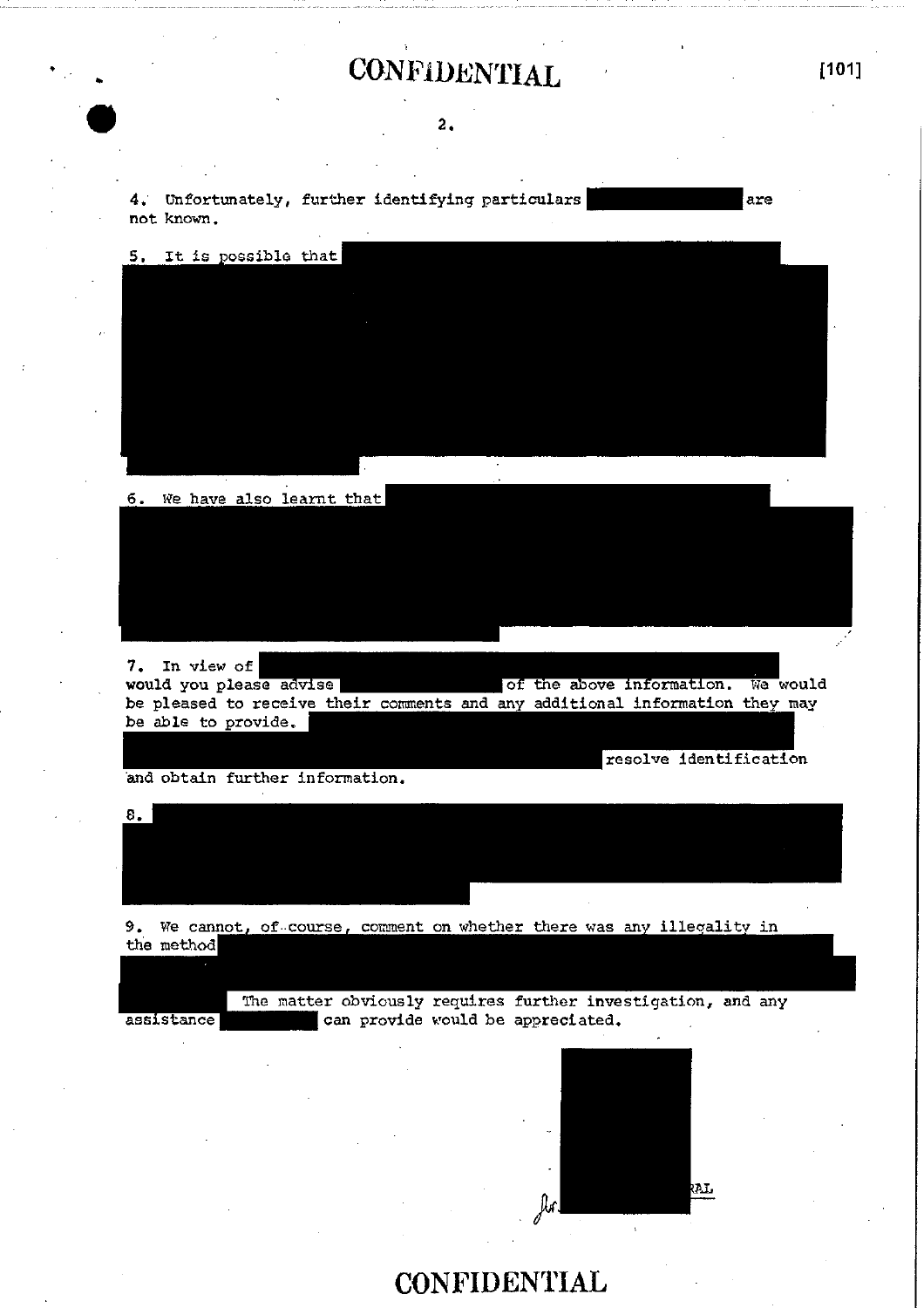**T23A6120 NNNN** 

**REF HQS** 

**EOR ES EBON EN-C** 

SOH RR INFO: CAN **QY2 10T 9R CONETDEMII VF** 

 $68/58/5(20)$ 



 $\Delta$ 

ON

**EIN IKS** 

 $rac{1}{60}$   $\frac{10011}{60}$   $\frac{1}{58}$   $\frac{1}{50}$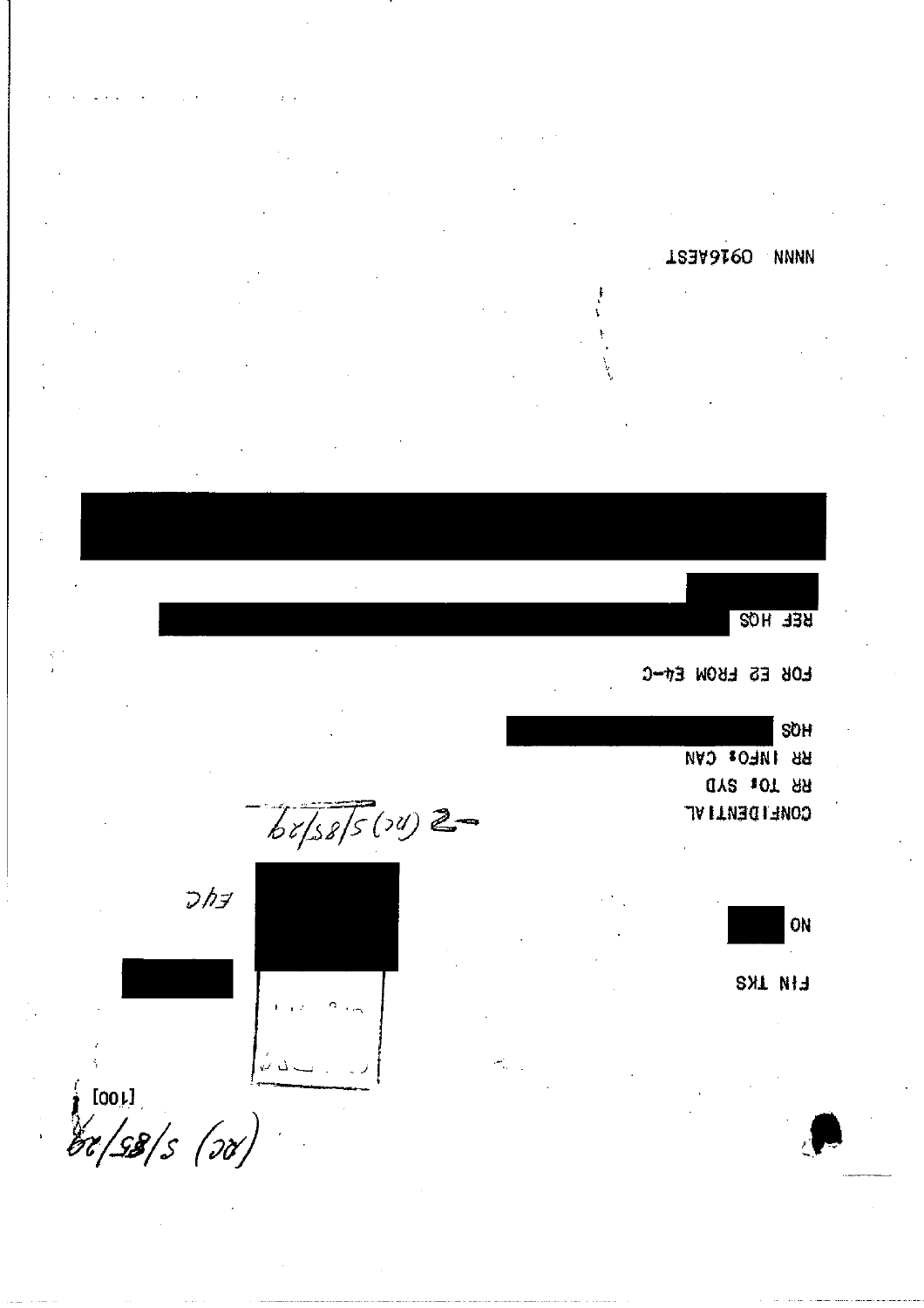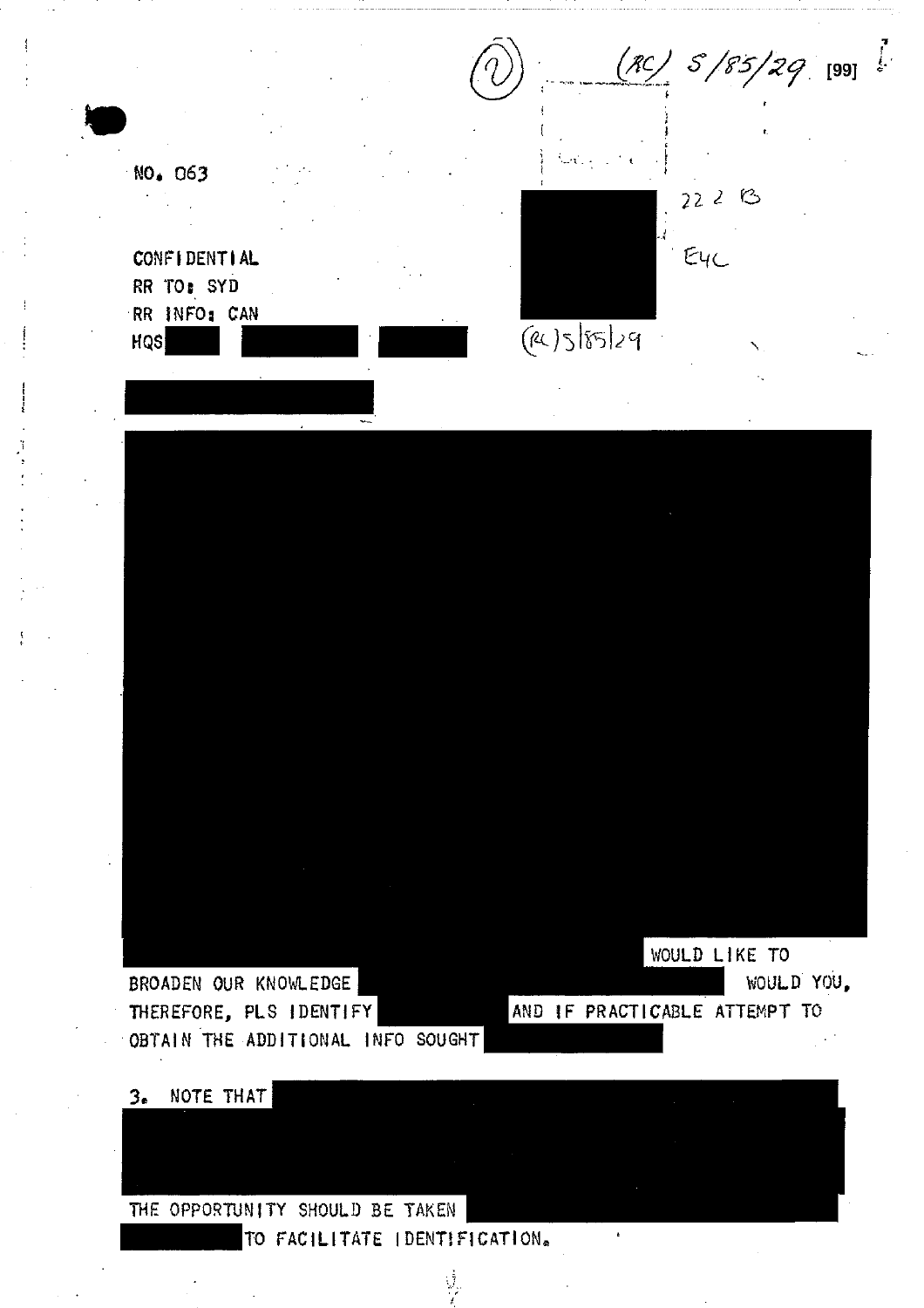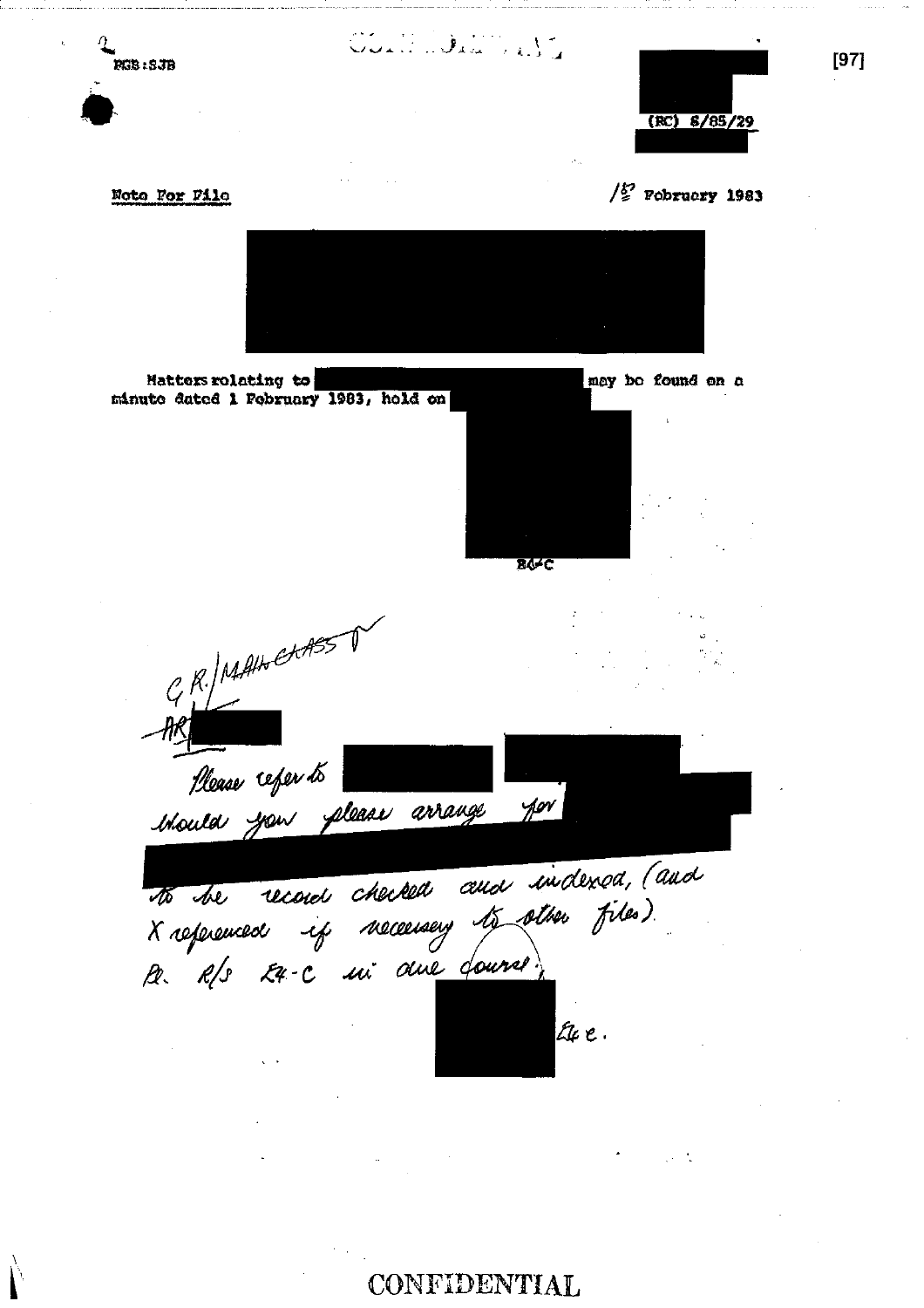

JOHN SMYTH, SMYTH AND MCKENDRICK. (HQS 10219/11.8.82 REFERS)

### 3. FOR INFO.

### NNNN 1222 AEST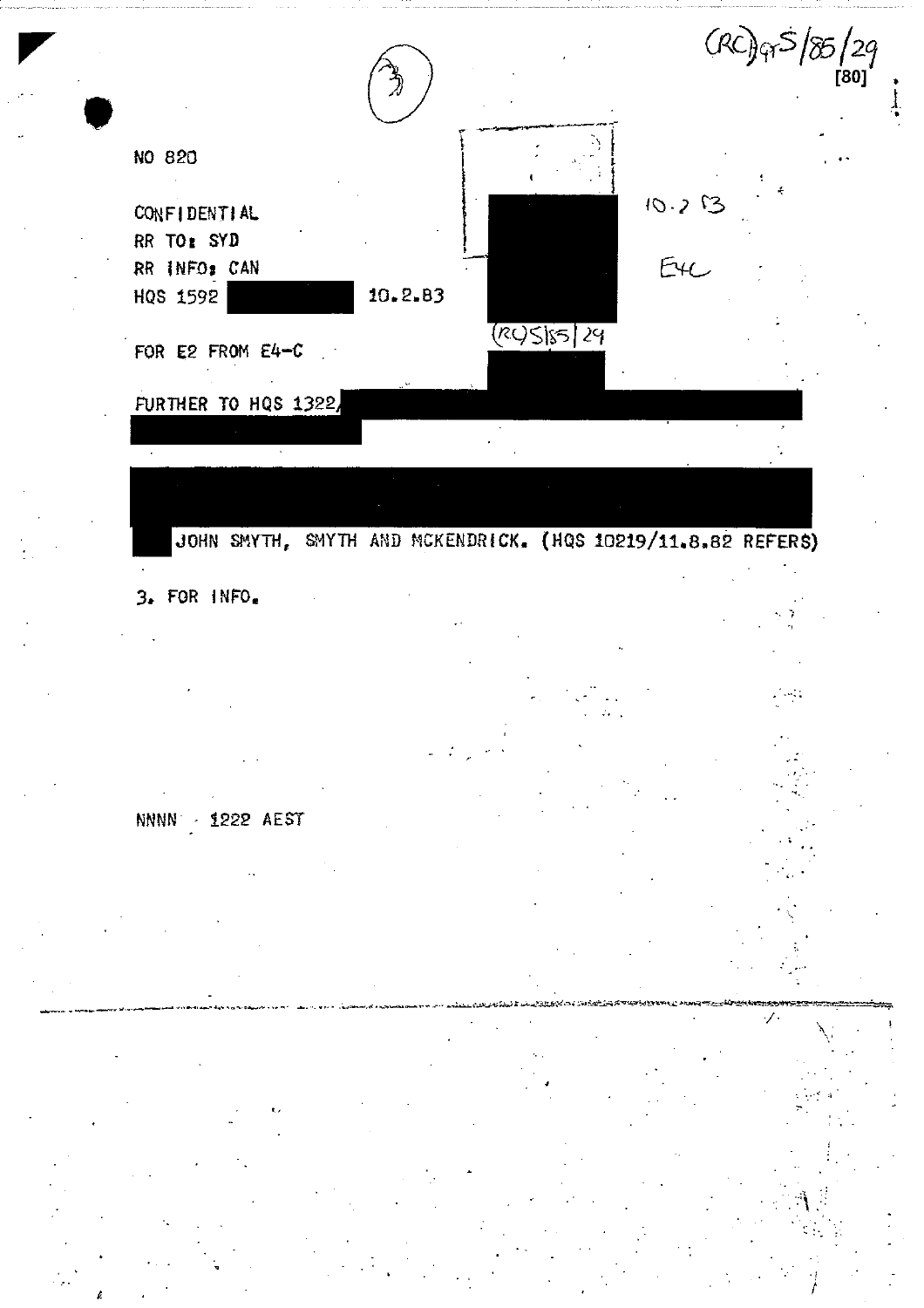RGB:SJB .

AUSTRALIA

TELEGRAMS: "SCORPION," MELBOURNE

## CONFIDENTIAL



#### COMMONWEALTH OF AUSTRALIA

AUSTRALIAN SECURITY INTELLIGENCE ORGANIZATION

#### FOI Nation

Requests under the Erection of Internation Act 1822 for access<br>to this discussion of the concentration Act 1822 for access<br>to the concentration of a concentration of the discussion<br>discussion of the section is followed by





BOX 5105BB G.P.O.<br>MELBOURNE, VICTORIA 3001

### / *Q<sup>n</sup>y*January 1983

Unfortunately, further identifying particulars  $3.$ not known.

are

 $\cdots /2$ 

#### NTIAL CONFIDE

Ú

 $[78]$ 

 $\frac{1}{2}$ ż,  $\zeta$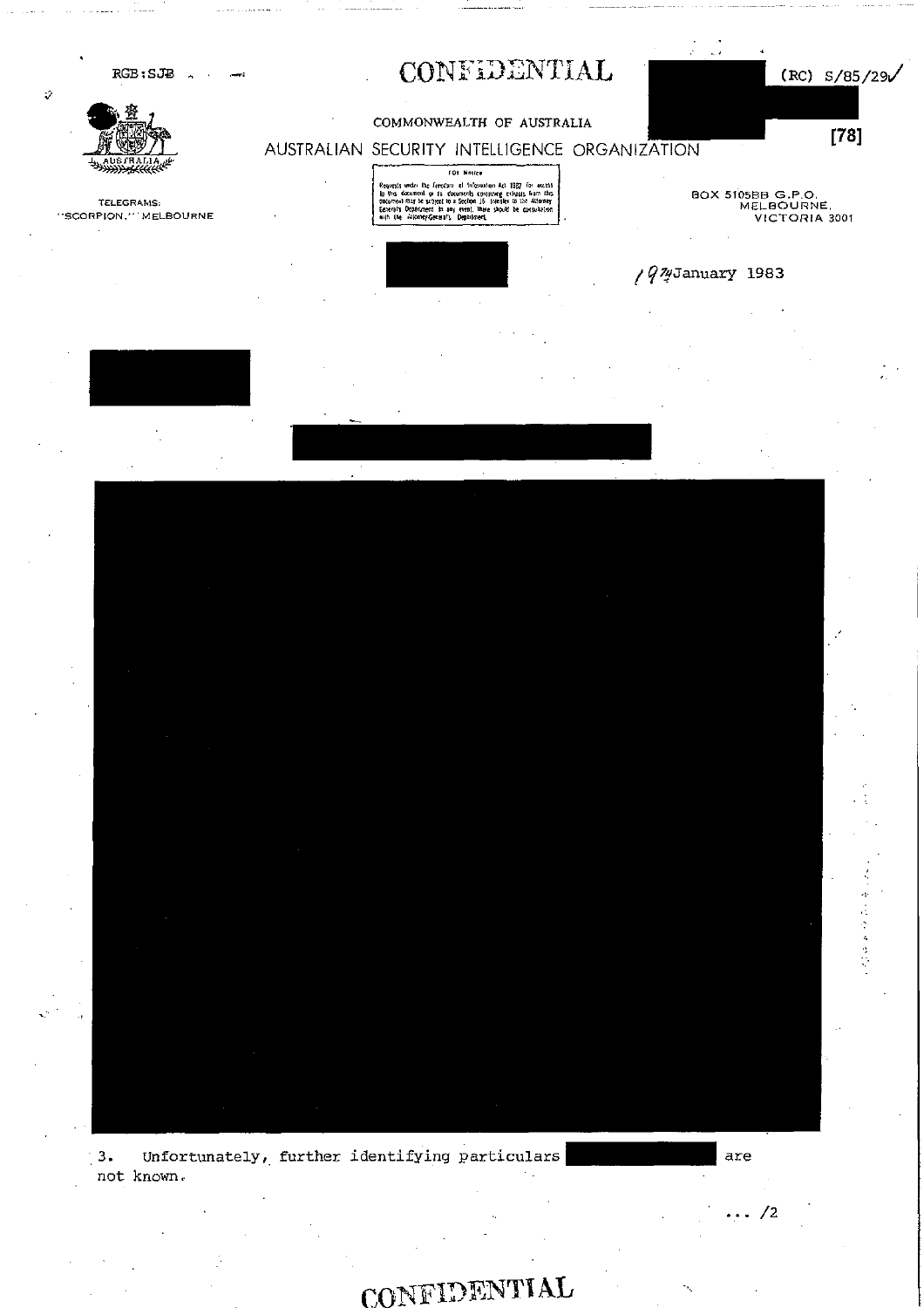## CONFIDENTIAL [77]

2.

It is possible that 4.



 $5.$ We have also learnt that

6. Would you please pass on this information to for their comments. We would be particularly interested to obtain further details You may also wish to pass on the information to and seek

their advice as to 7.

Please keep us closely advised of any further information relating to that may come to your notice.

8. We cannot, of course, comment on whether there was any illegality in the method

and

The matter obviously requires further investigation<br>sted to advise is requested to advise.

RAT.

CONFID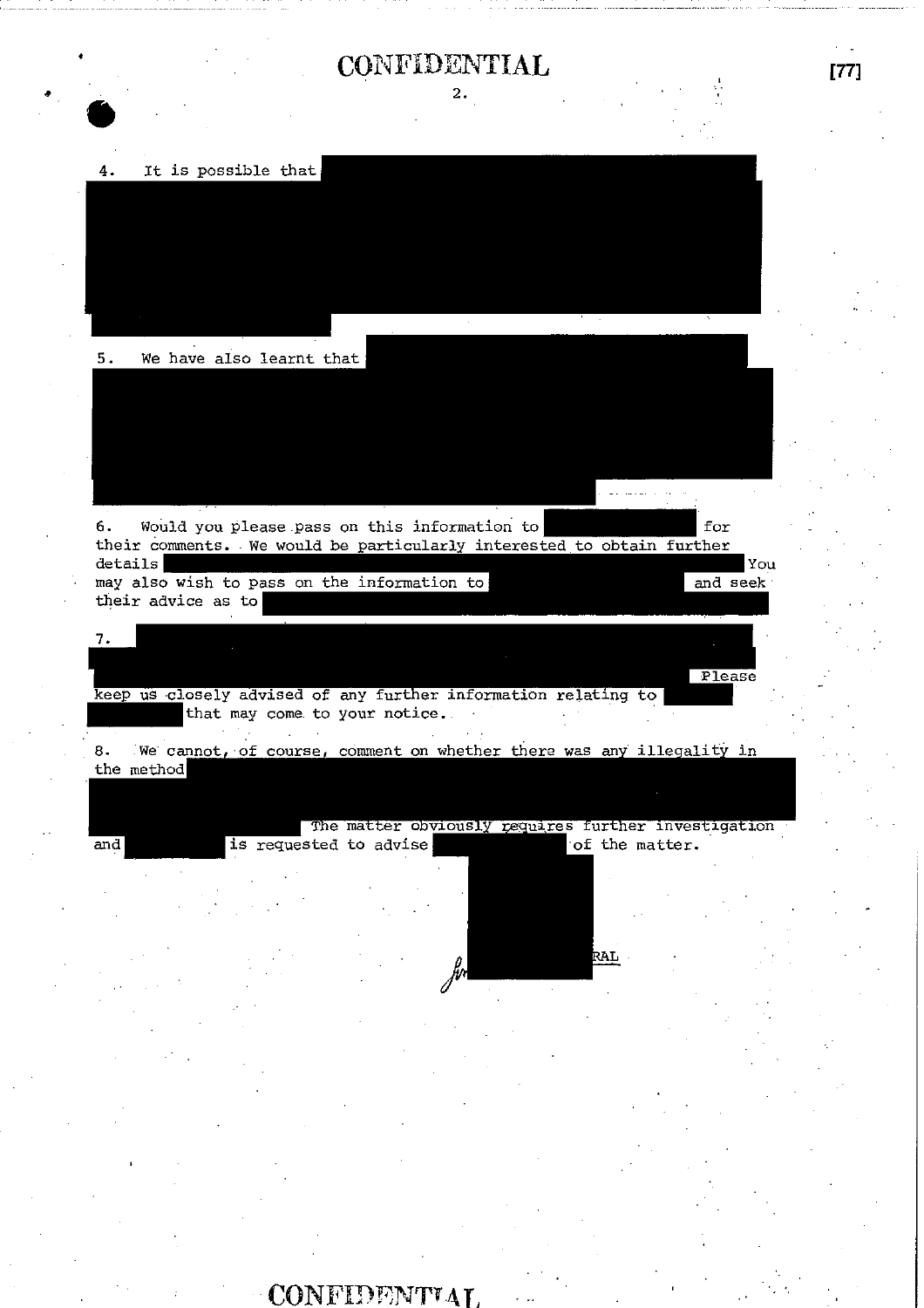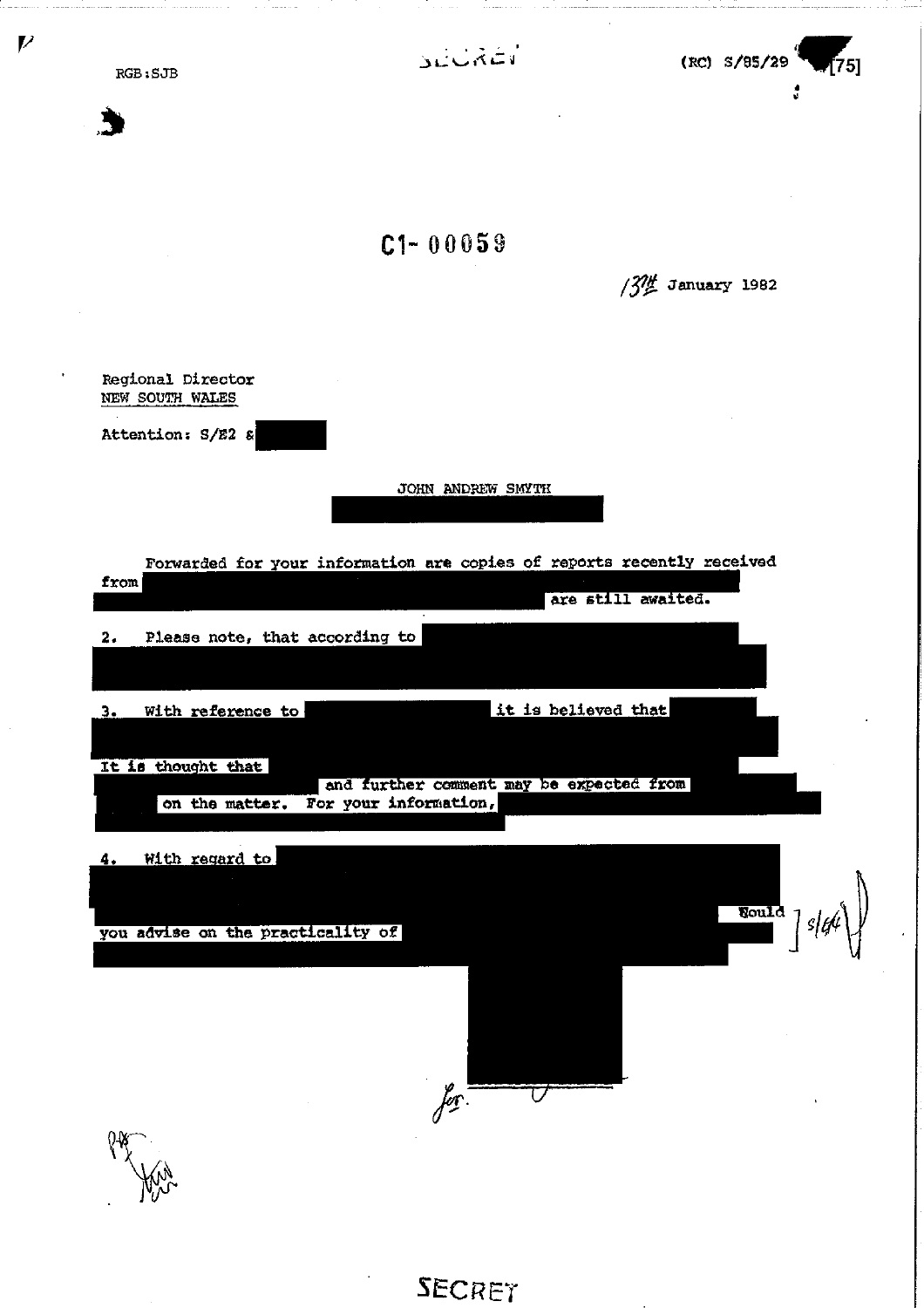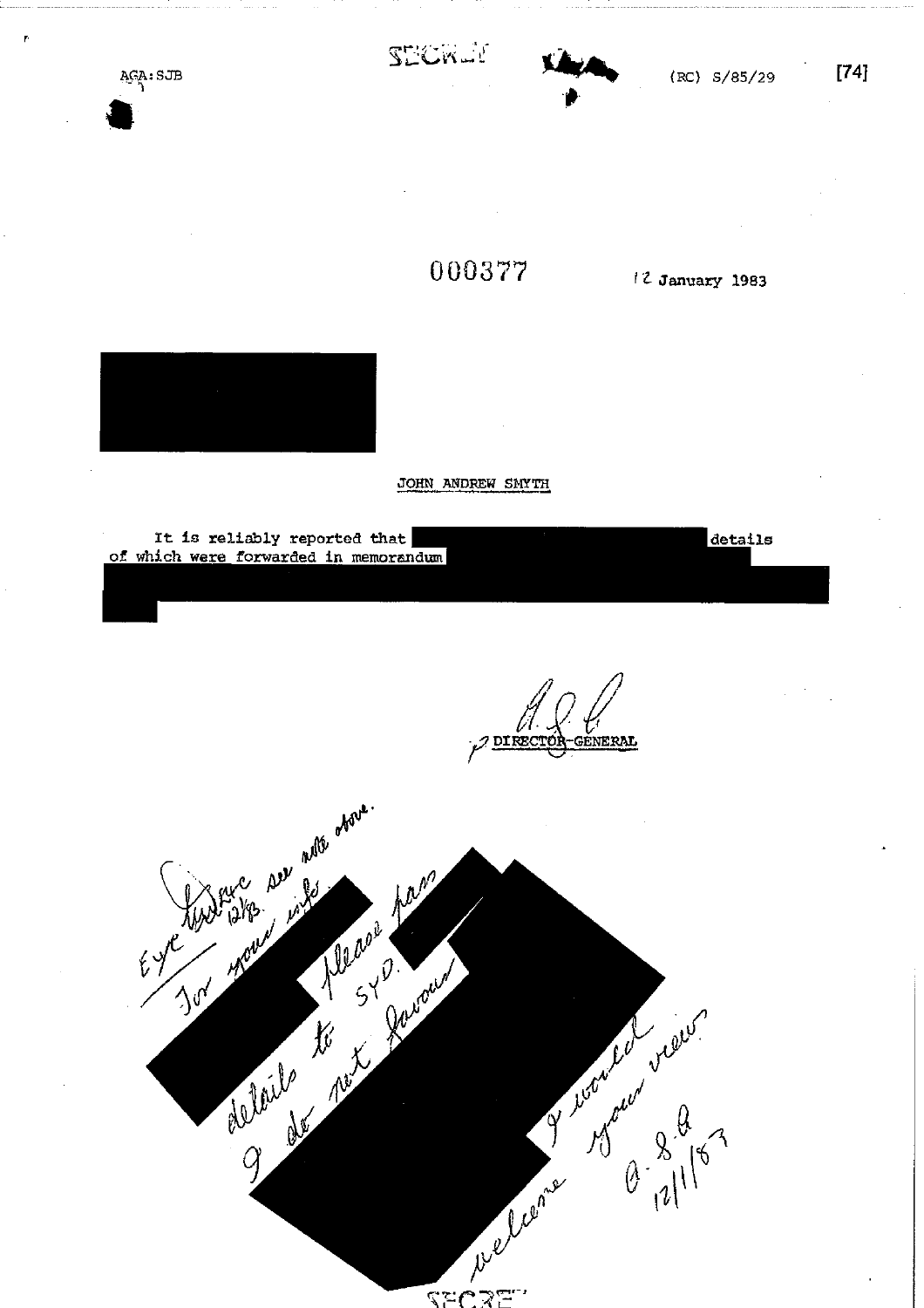AGA: SJB

# CONFIDENTIAL

 $(RC) S/85/29$  $C3$ 

/*O* January 1983 Thank you for  $2.$ You may care to inform  $3.$ It would be appreciated if you would bring to our attention For your information only

neral  $\not\sim$  DIRE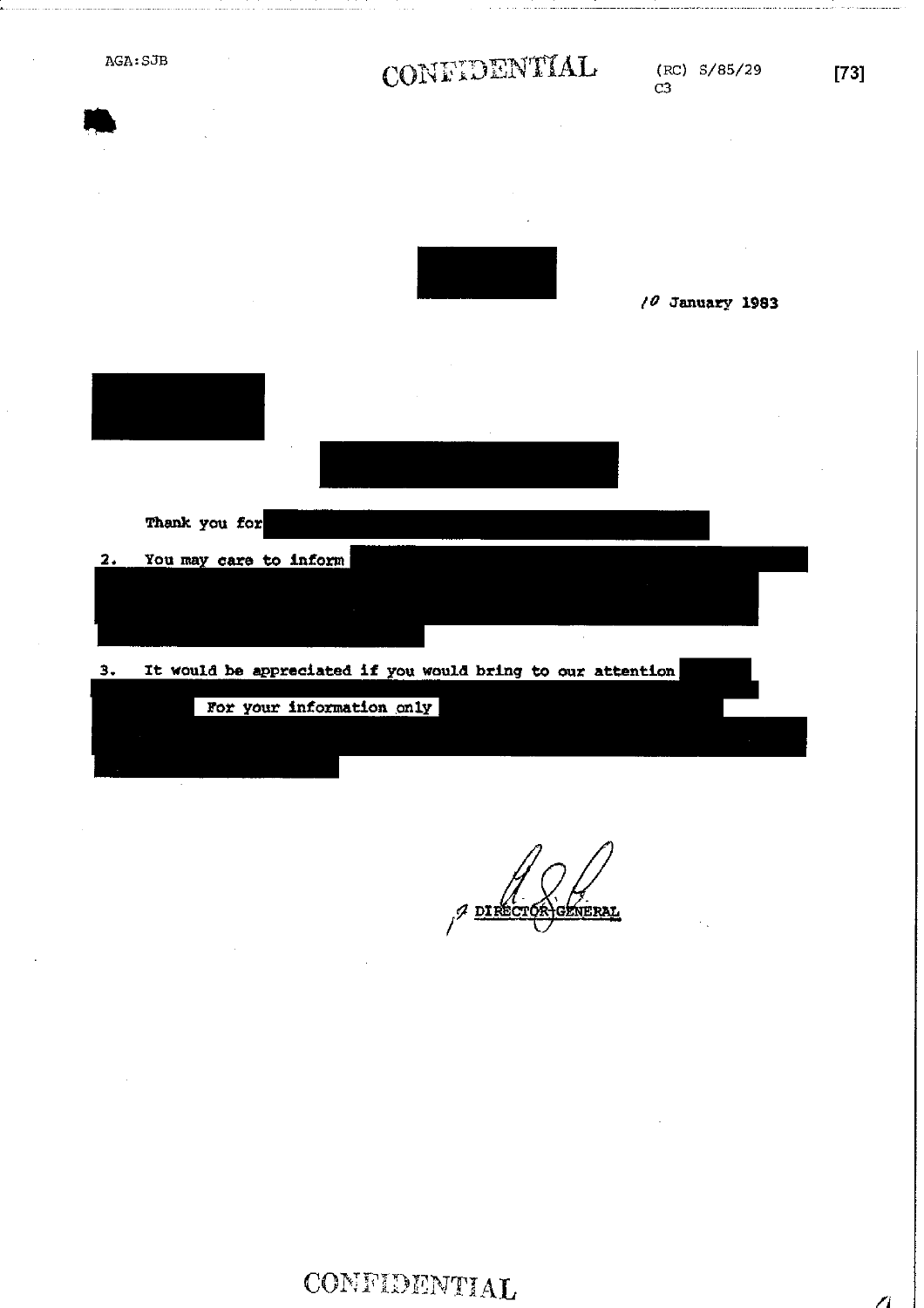|                                                                                                                     |         |                                                                           | $[72]$                 |
|---------------------------------------------------------------------------------------------------------------------|---------|---------------------------------------------------------------------------|------------------------|
|                                                                                                                     |         |                                                                           | A.S.I.O.               |
| MESSAGE NO. 7894 7.1.83                                                                                             |         | <b>DISTRICUTION</b><br>Original on<br>$\mathscr{H},$<br>ิรร์<br>Coptes on | 7.7.83.<br>CIPOULATION |
| FROM SCORPION<br>TO                                                                                                 |         |                                                                           | A 96<br>$\tau_{\rm f}$ |
| B <sub>T</sub><br>CONFIDENTIAL                                                                                      | ROUTINE |                                                                           | RS.<br>PA.             |
| FROM S/E4                                                                                                           |         |                                                                           |                        |
| THANK YOU<br>CONTENT MOST HELPFUL AND YOUR ONGOING INTEREST HAS BEEN NOTED.<br>WILL PASS ANY FURTHER INFO RECEIVED. |         |                                                                           | WE<br>REGRET           |
| WE PASSED COPY TO<br>DID NOT MAKE KNOWN TO YOU<br>WE                                                                |         |                                                                           |                        |
| B <sub>T</sub>                                                                                                      |         |                                                                           |                        |
|                                                                                                                     |         |                                                                           | HEADQUARTERS           |
| NNNN                                                                                                                |         |                                                                           |                        |
|                                                                                                                     |         |                                                                           |                        |

وأستعملت والمستعمل والمستعمل والمتعارف والمتعارف والمتعارف والمتعارف والمتعارف والمتعارف والمتعارف والمتعارف

 $\label{eq:2.1} \frac{1}{\sqrt{2}}\left(\frac{1}{\sqrt{2}}\right)^{2} \left(\frac{1}{\sqrt{2}}\right)^{2} \left(\frac{1}{\sqrt{2}}\right)^{2} \left(\frac{1}{\sqrt{2}}\right)^{2} \left(\frac{1}{\sqrt{2}}\right)^{2} \left(\frac{1}{\sqrt{2}}\right)^{2} \left(\frac{1}{\sqrt{2}}\right)^{2} \left(\frac{1}{\sqrt{2}}\right)^{2} \left(\frac{1}{\sqrt{2}}\right)^{2} \left(\frac{1}{\sqrt{2}}\right)^{2} \left(\frac{1}{\sqrt{2}}\right)^{2} \left(\$ 

 $\mathbf{I}$ 

 $\begin{array}{c} \bullet \\ \bullet \\ \bullet \\ \bullet \end{array}$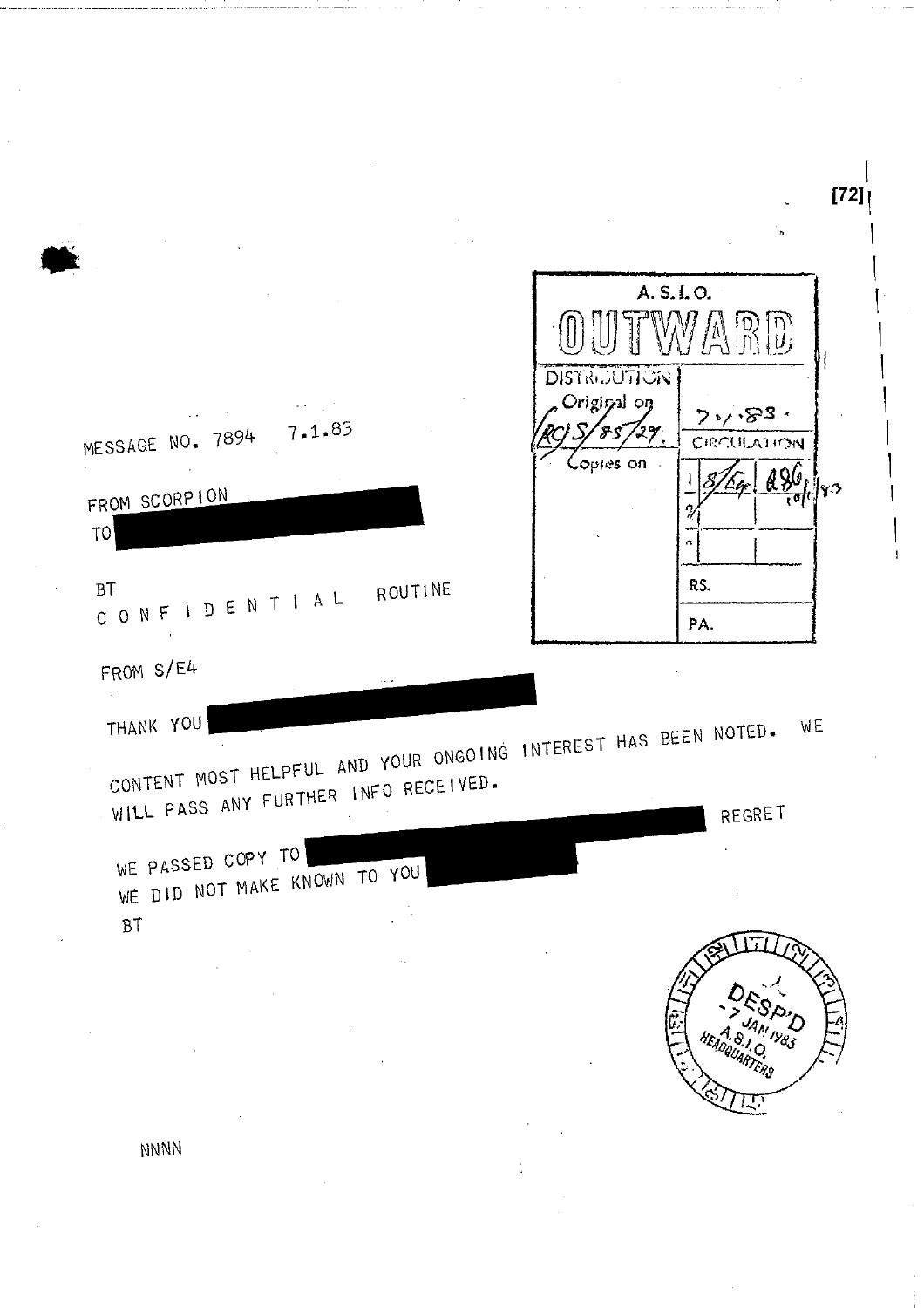

(RESTRICTED RECORDS) **RESTRICTED** 

ASSISTANT REGISTRAR<br>(RESTRICTED RECORDS)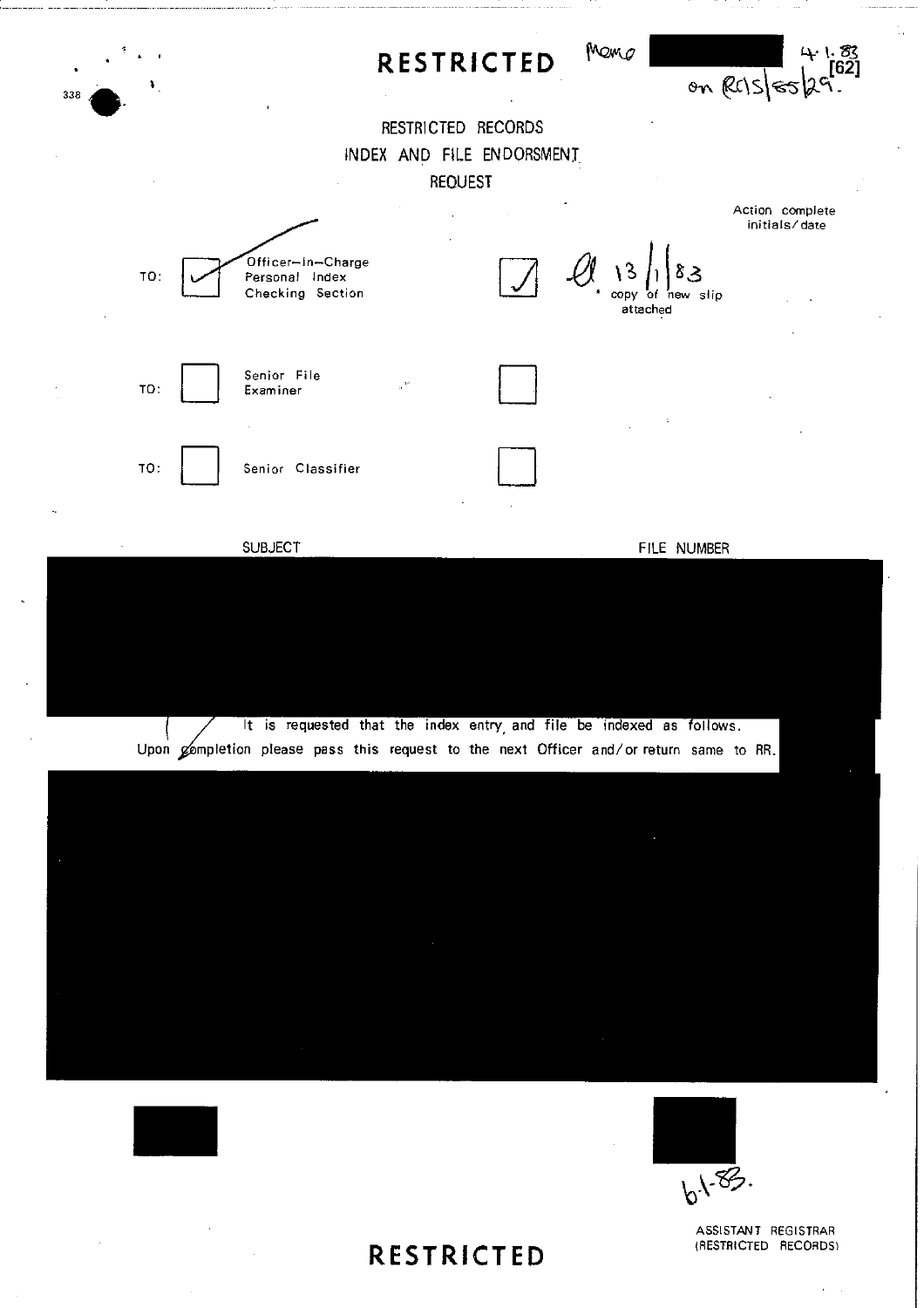**[58]**  *(f2i2)* 5/85" 9



■

## COMMONWEALTH OF AUSTRALIA AUSTRALIAN SECURITY INTELLIGENCE ORGANIZATION



 $\mathbb{C}^2$  . • , •

ŗŗ,

for REGIONAL DIRECTOR NSW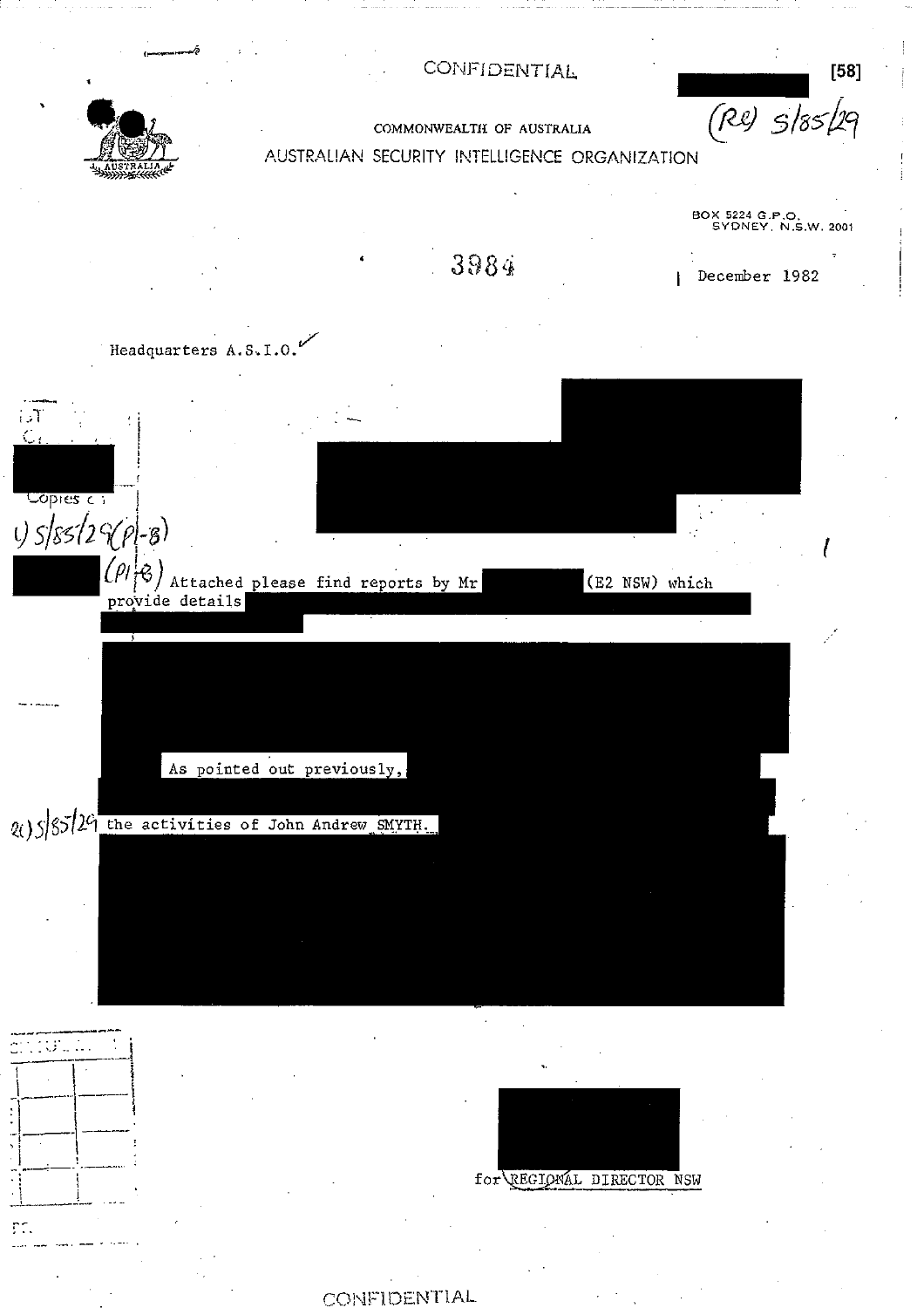

 $20$  November 1982

SYDNEY, N.S.W.

Subject:

Ń,

Supervisor E  $T<sub>O</sub>$ 

(Ref NSW Memo

Following our discussions concerning SMYTH the opportunity was  $\overline{2}$ .  $taken$ 

ASIO had a responsibility with regard to

 $\overline{12}$ 

تستشا سالا وتوسك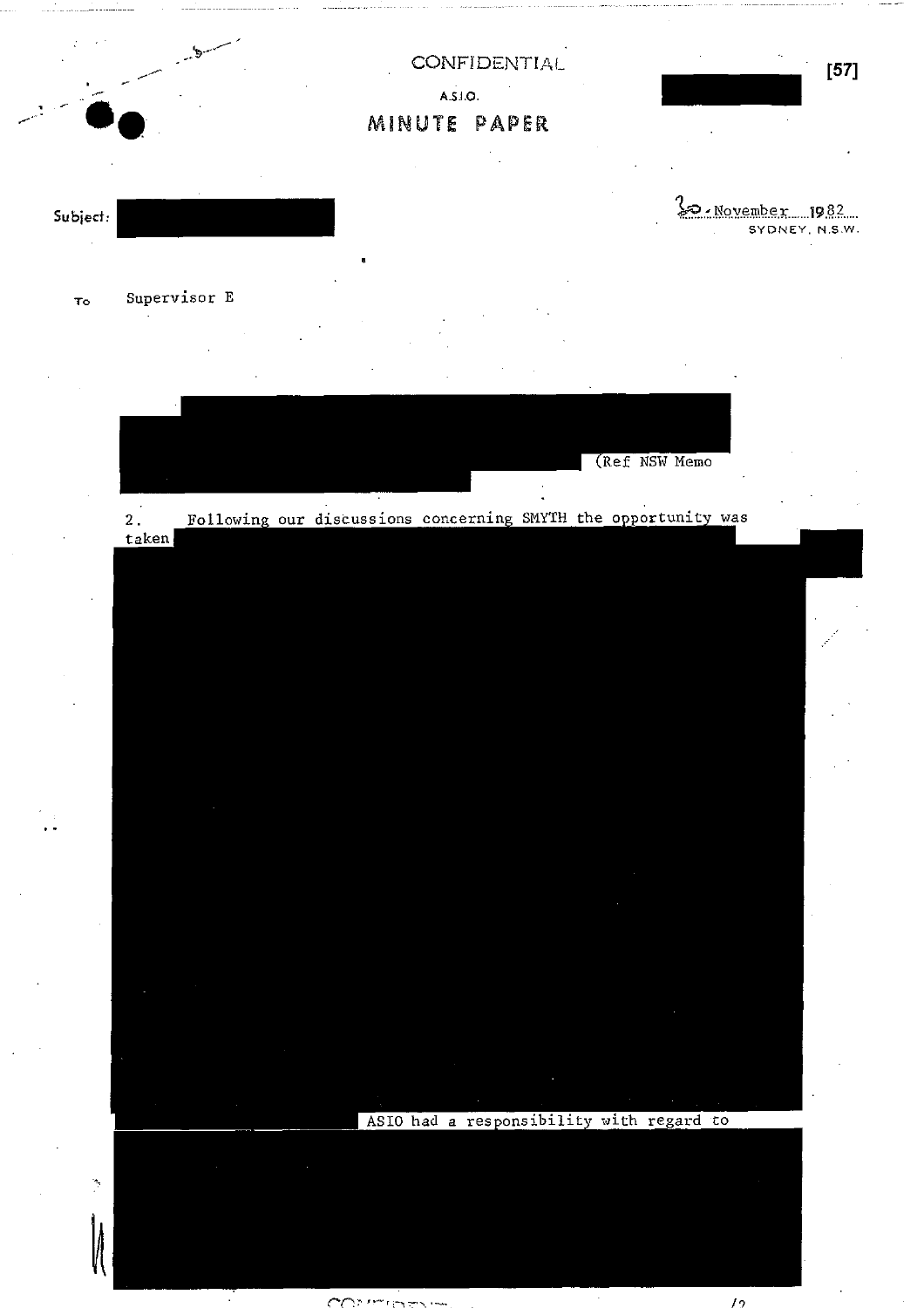$-2 -$ 

There is no doubt that however, it is not felt that

### DISTRIBUTION:

#### Addressee  $\overline{2}$

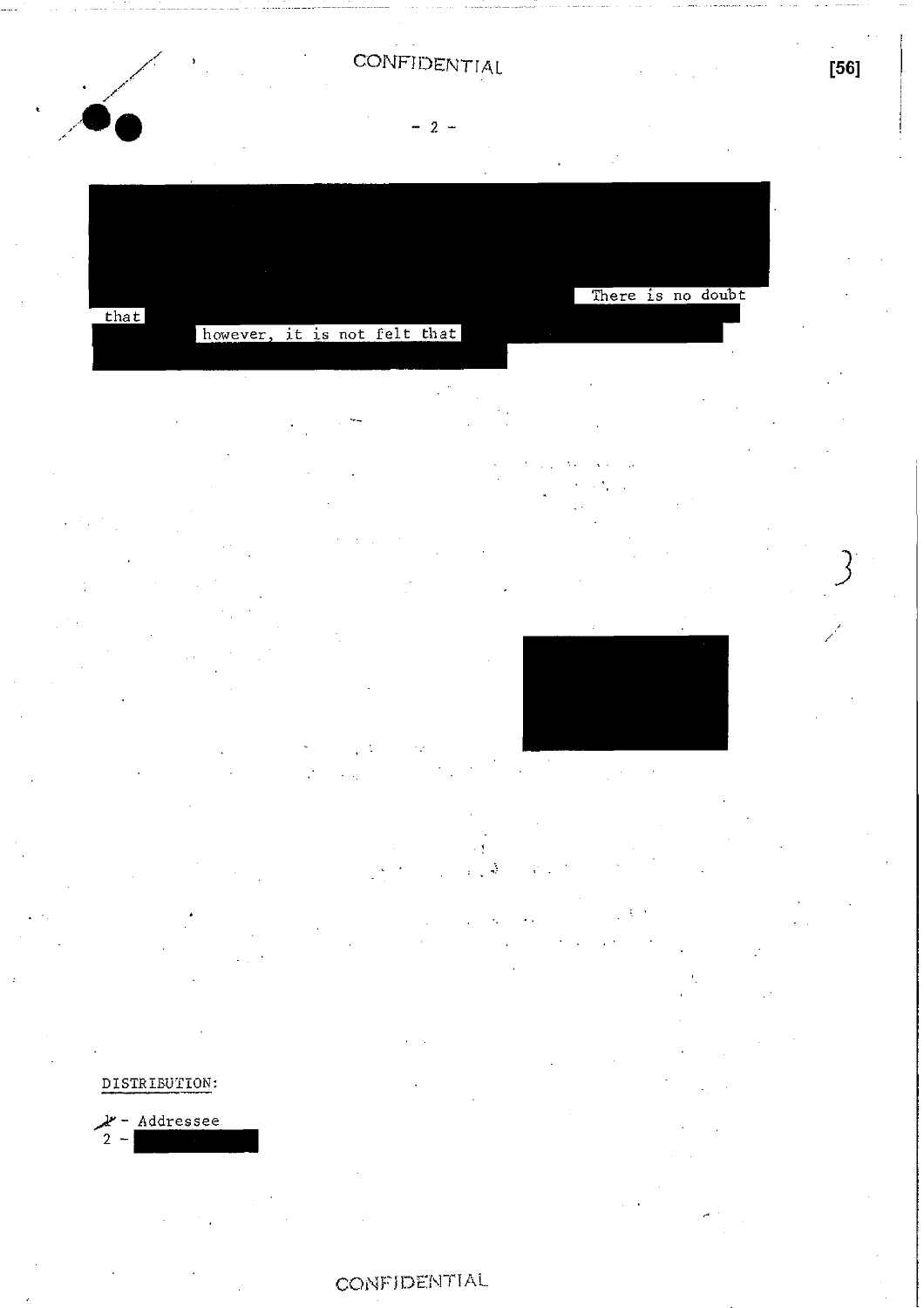$\sqrt{\frac{1}{2}}$ 

 $\mathcal{L}_{\rm{max}}$ 

 $\frac{1}{2}$  ,  $\frac{1}{2}$ 

Enquiries are now in hand through

**THE SEA** 

 $\bar{a}$ 

**Contract Contract Contract**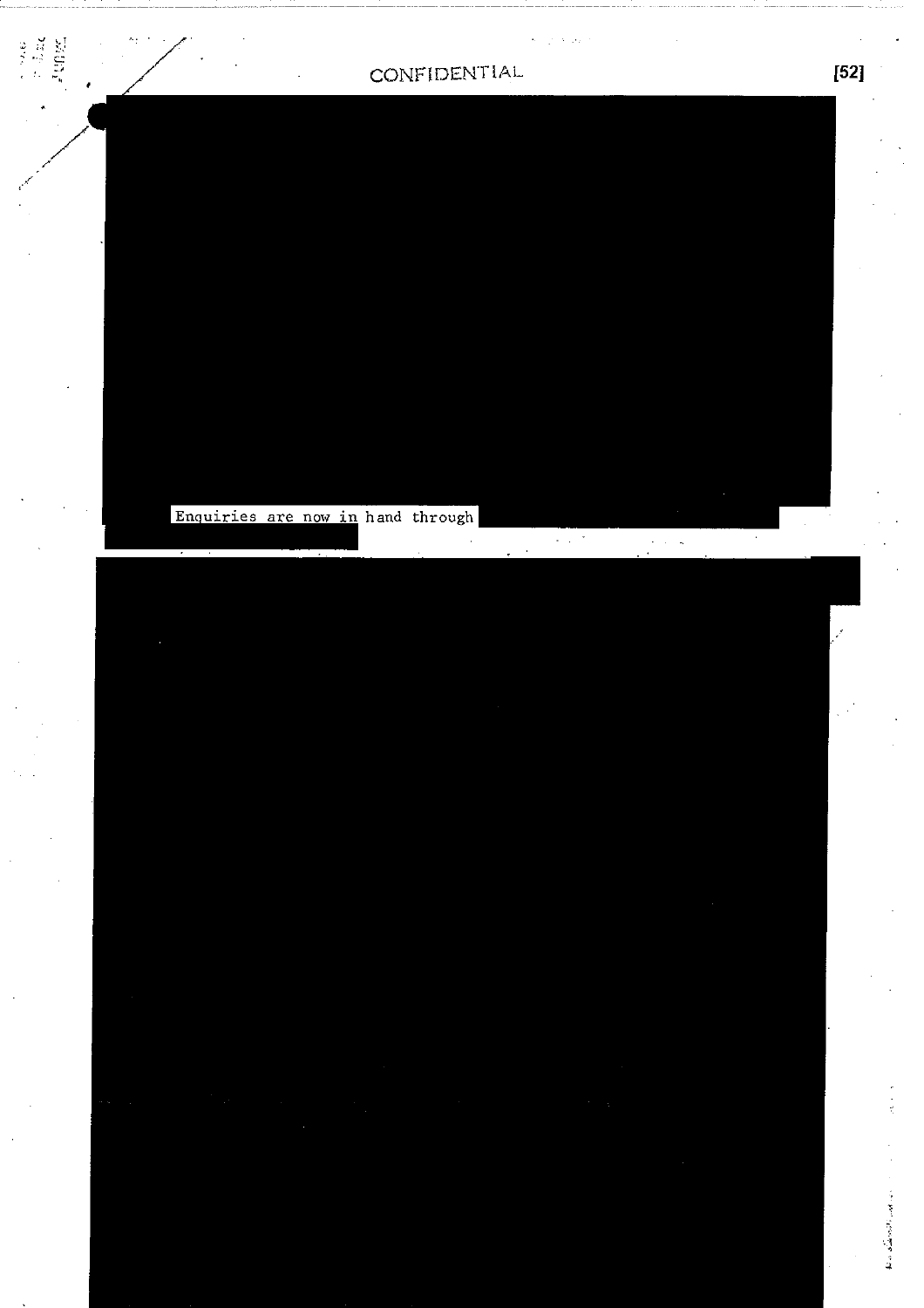

NNNN 0923 AESST • AA33922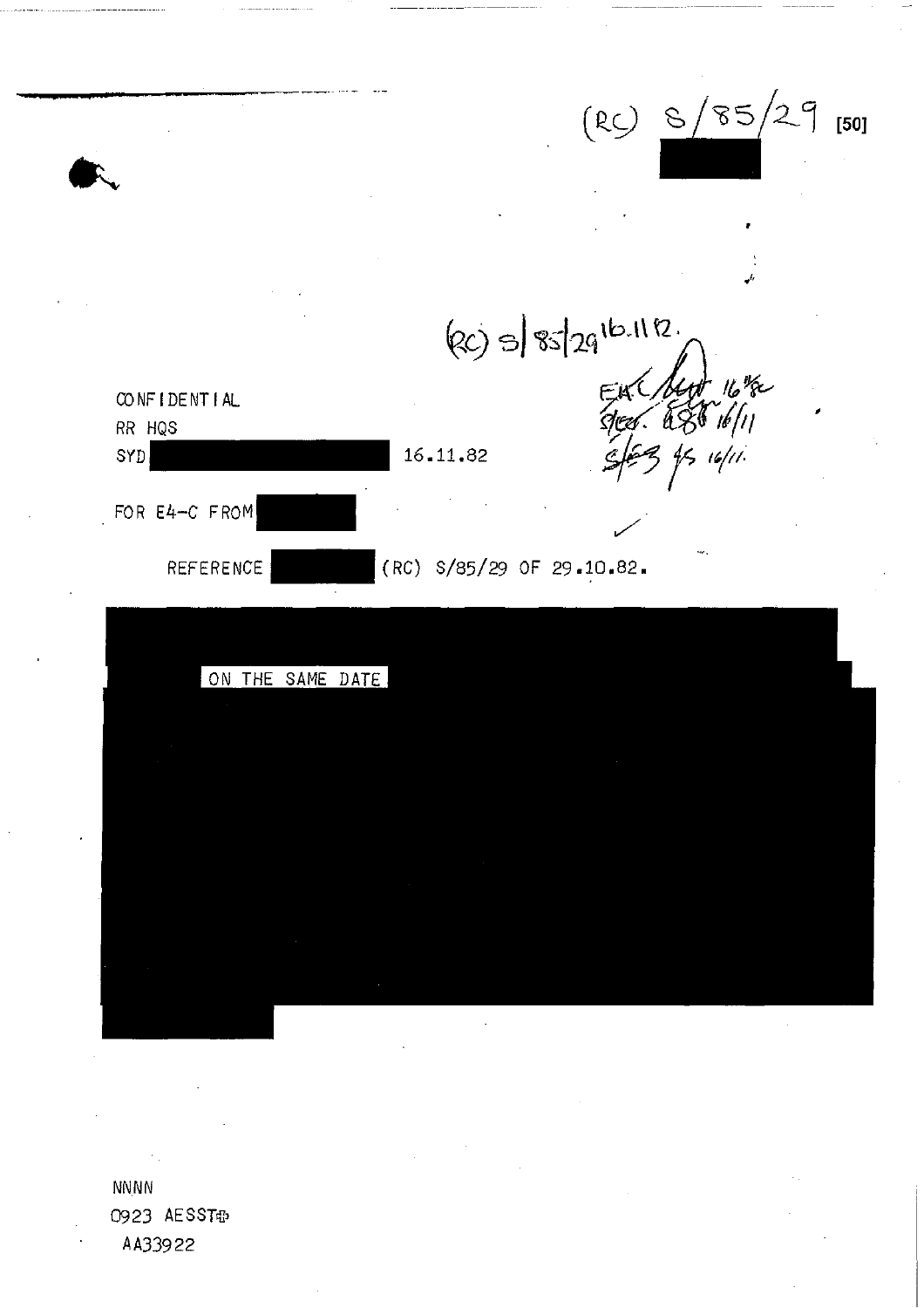

|                   | Attached please find a brief note |              |                                     |              |  |
|-------------------|-----------------------------------|--------------|-------------------------------------|--------------|--|
|                   |                                   |              | Included is a breakdown of          |              |  |
|                   |                                   | which itself |                                     |              |  |
|                   | In view of                        |              |                                     | you may care |  |
| to pass a copy to |                                   |              | we have separately passed a copy to |              |  |

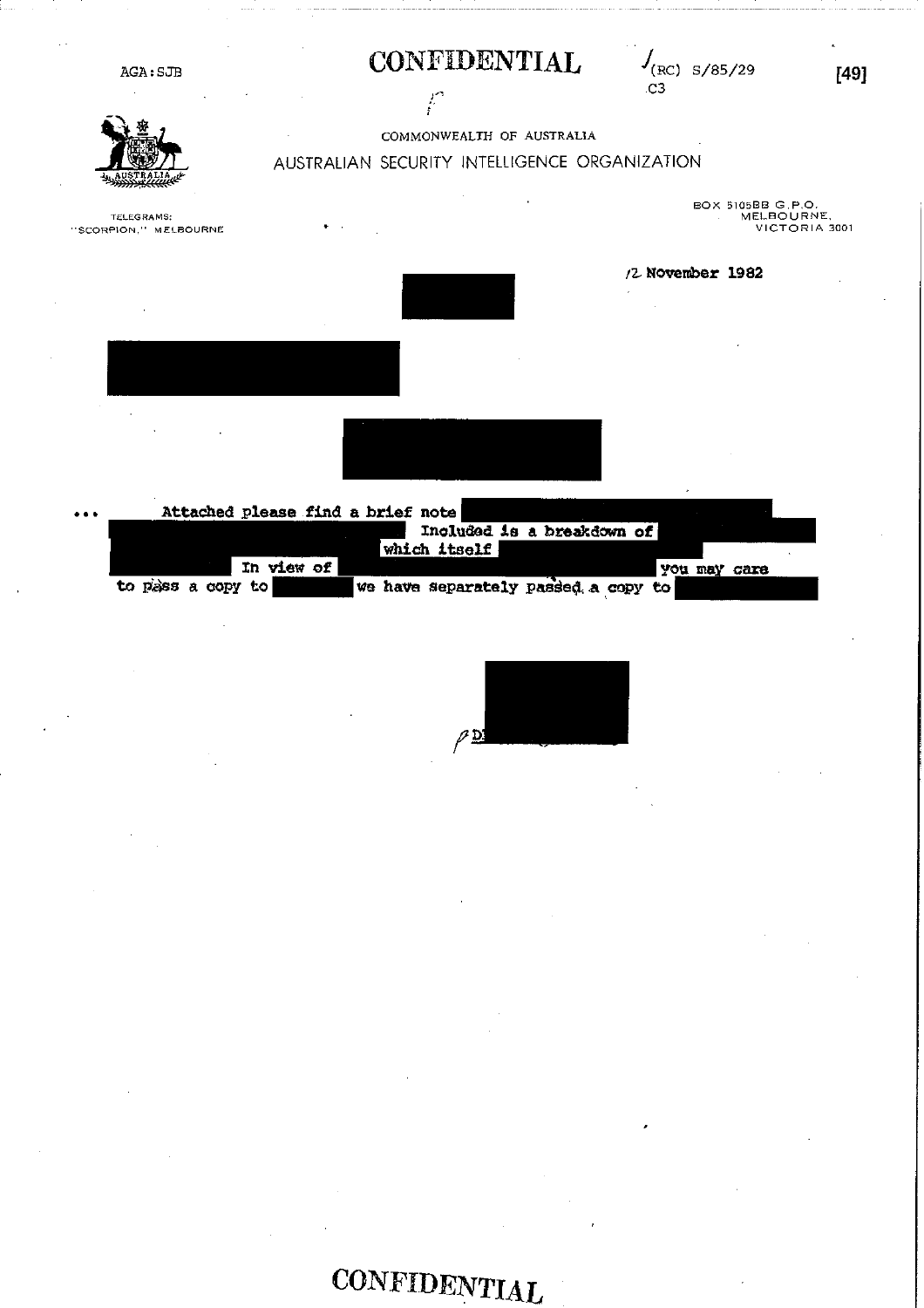| NO.208                               |                                                                                                                                                |          |                                  |                |
|--------------------------------------|------------------------------------------------------------------------------------------------------------------------------------------------|----------|----------------------------------|----------------|
| $E_C$ RET<br>PP TO: CAN<br>HQS 14211 | (RC) S/85/29                                                                                                                                   | 5.11.82  | Criguial on<br>اال کەنزەپ<br>СĮf | 5.11.85<br>УĆ  |
| FOR HLG                              | FROM C/AA<br>JOHN ANDREW SMYTH                                                                                                                 |          | 9<br>ĭ<br>5.                     |                |
|                                      | REF CAN 6926 HLG                                                                                                                               | 4.11.82. |                                  |                |
| WE                                   | DO NOT WISH<br>OF OUR ASSESSMENT OF HIM AS AN INDIVIDUAL AND BECAUSE WE HAVE<br>CONCLUDED THAT THERE IS NO EVIDENCE AND VERY LITTLE LIKELIHOOD |          |                                  | <b>BECAUSE</b> |
|                                      | HOWEVER, FOR YOUR INFO,<br>AND, ON TH BASIS OF                                                                                                 |          |                                  |                |
|                                      |                                                                                                                                                |          |                                  |                |
|                                      |                                                                                                                                                |          |                                  |                |

**NNNN** 0913AST  $[48]$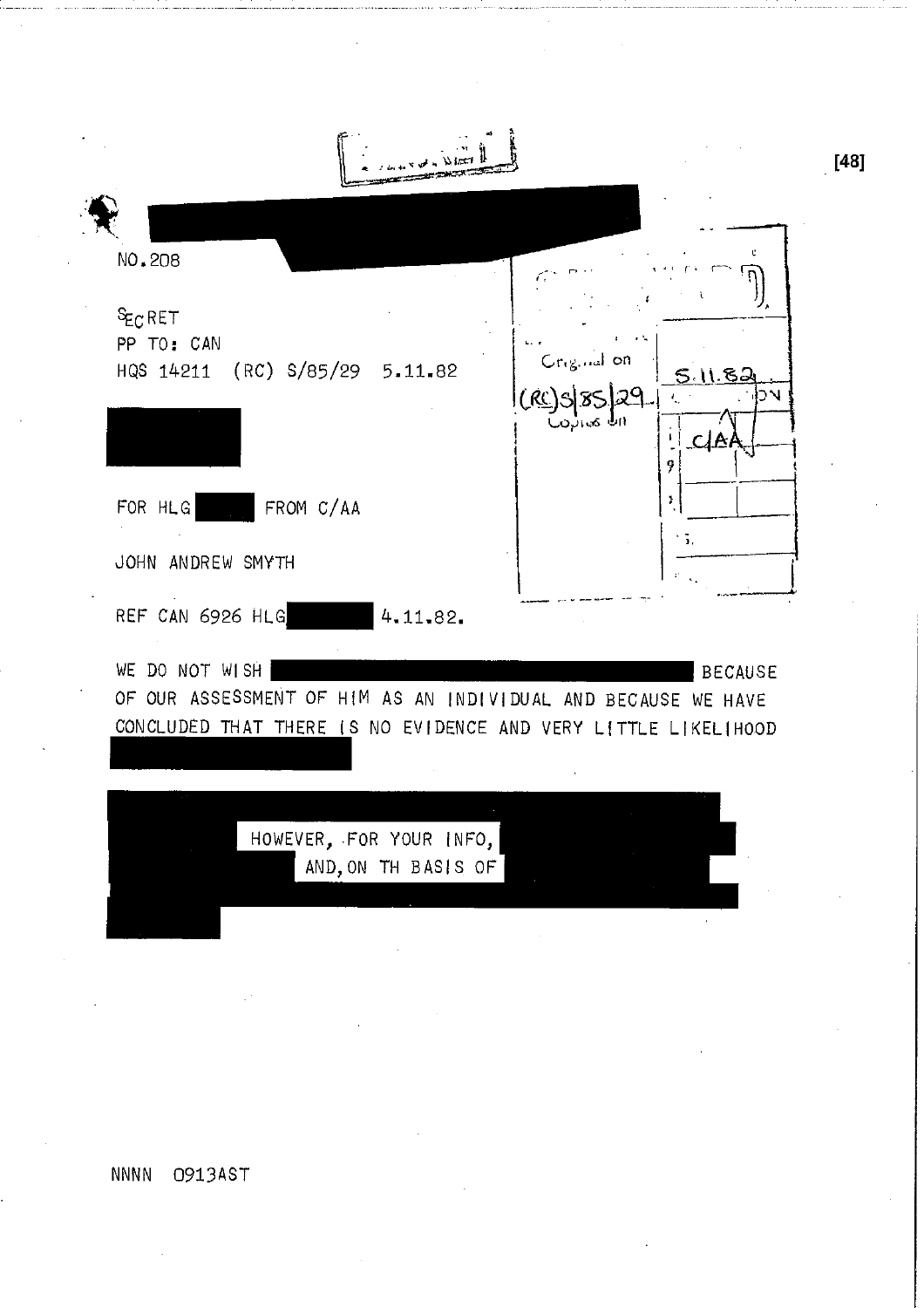| A.S.I.O.<br><b>9世工人</b><br><b>DISTRUUTION</b> |         |
|-----------------------------------------------|---------|
|                                               |         |
|                                               |         |
|                                               |         |
| Original on<br>$29.10 - 85$                   |         |
| PC S 85 29<br><b>CIRCULATIO</b>               |         |
| Copies on                                     | st 29th |
|                                               |         |
| ĝ<br>11 YO 200 AM                             |         |
| Ą                                             |         |
| RS.                                           |         |
| PA.                                           |         |

CONFIDENTIAL RR TO: SYD HQS 13955 (RC) S/85/29 29.10.82

FROM E4-C **FOR** 

 $\overline{\mathcal{L}}$ 

THANK YOU FOR YOUR SYD 6940/27.10.82.

| 2.          | SUPPORT YOUR |  |  |        |  |            |
|-------------|--------------|--|--|--------|--|------------|
|             |              |  |  |        |  | AND ADVISE |
| <b>THAT</b> | YOU          |  |  |        |  |            |
|             |              |  |  |        |  |            |
|             |              |  |  | $\sim$ |  |            |

NNNN 0941 AEST

AA21202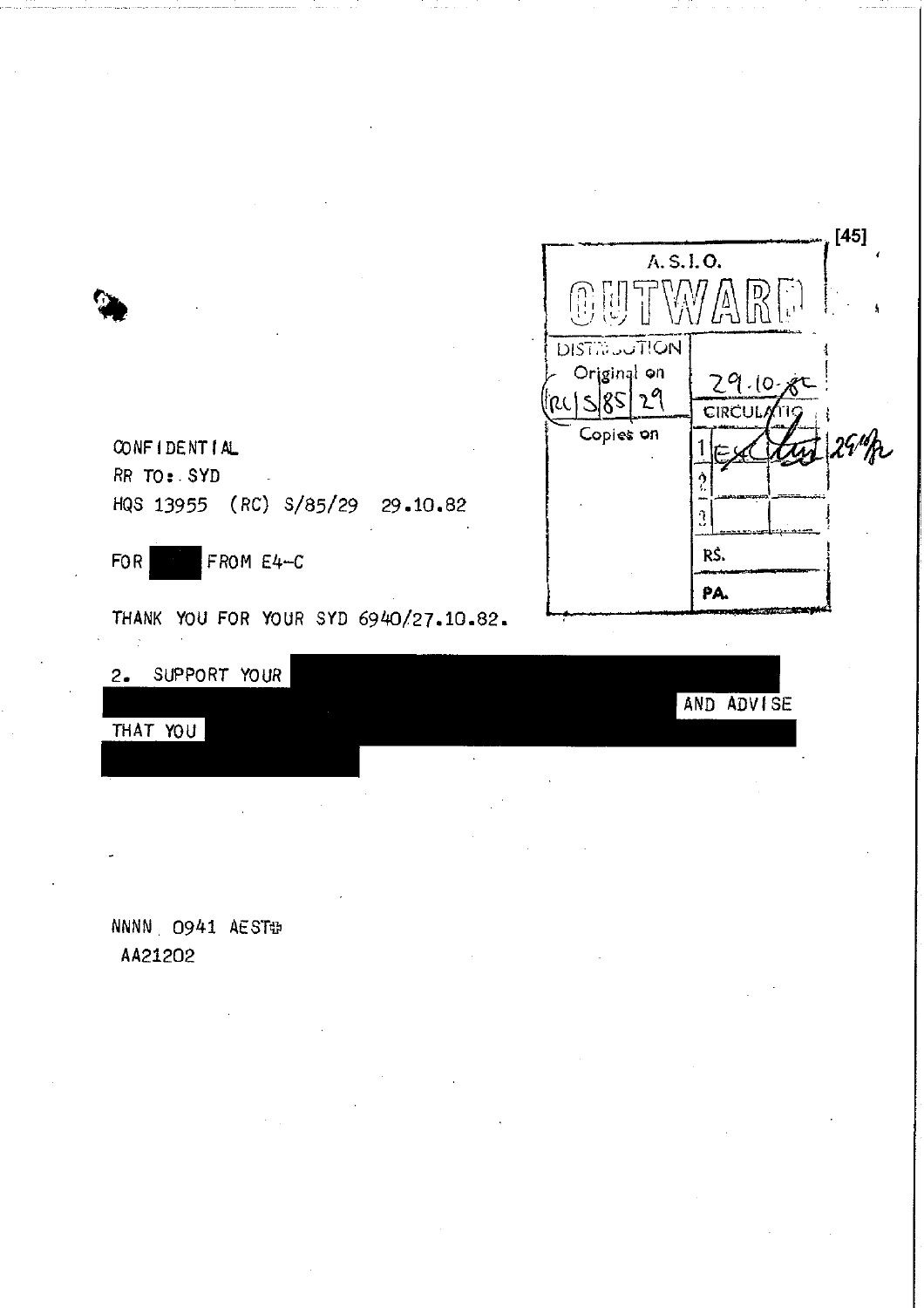

**NNNN** 1547 AEST AA33160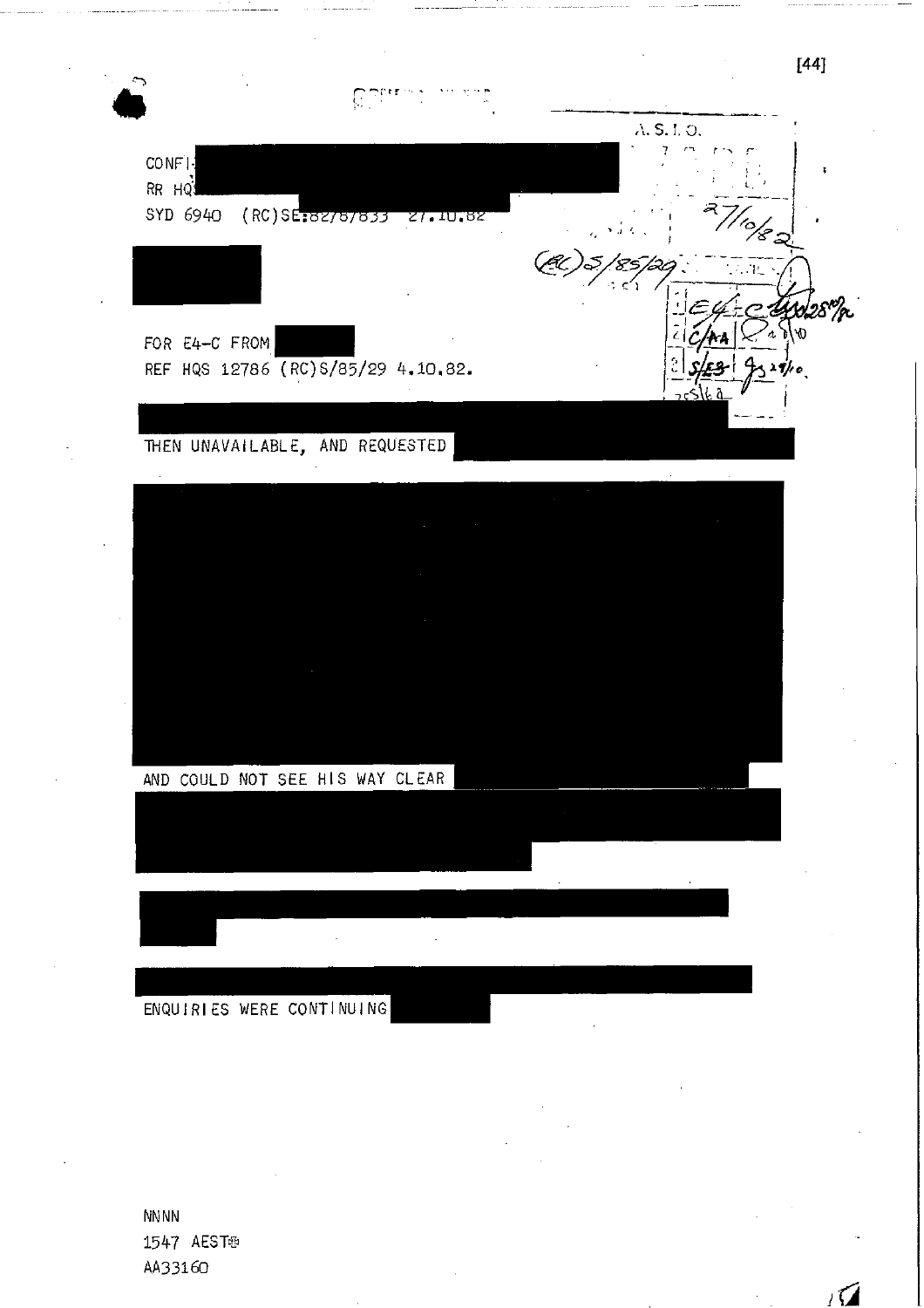$\left[ 43\right]$ A.S.I.O.<br>MINUTE/FILE NOTE FOLIO NO: . FILE NO:  $($ PC)  $S/85$ Fdexed<br>11 AM 29/19 OFFICE: DATE: TO: SUBJECT: J.A. SMYTH Please reper to K4-C's Minute dated 14.10.82, Annex gran anaugh would uidex v to you cond  $\mathcal{Q}$ Lad ou the reper isherener appropriate. Ev-C (SIGNATURE)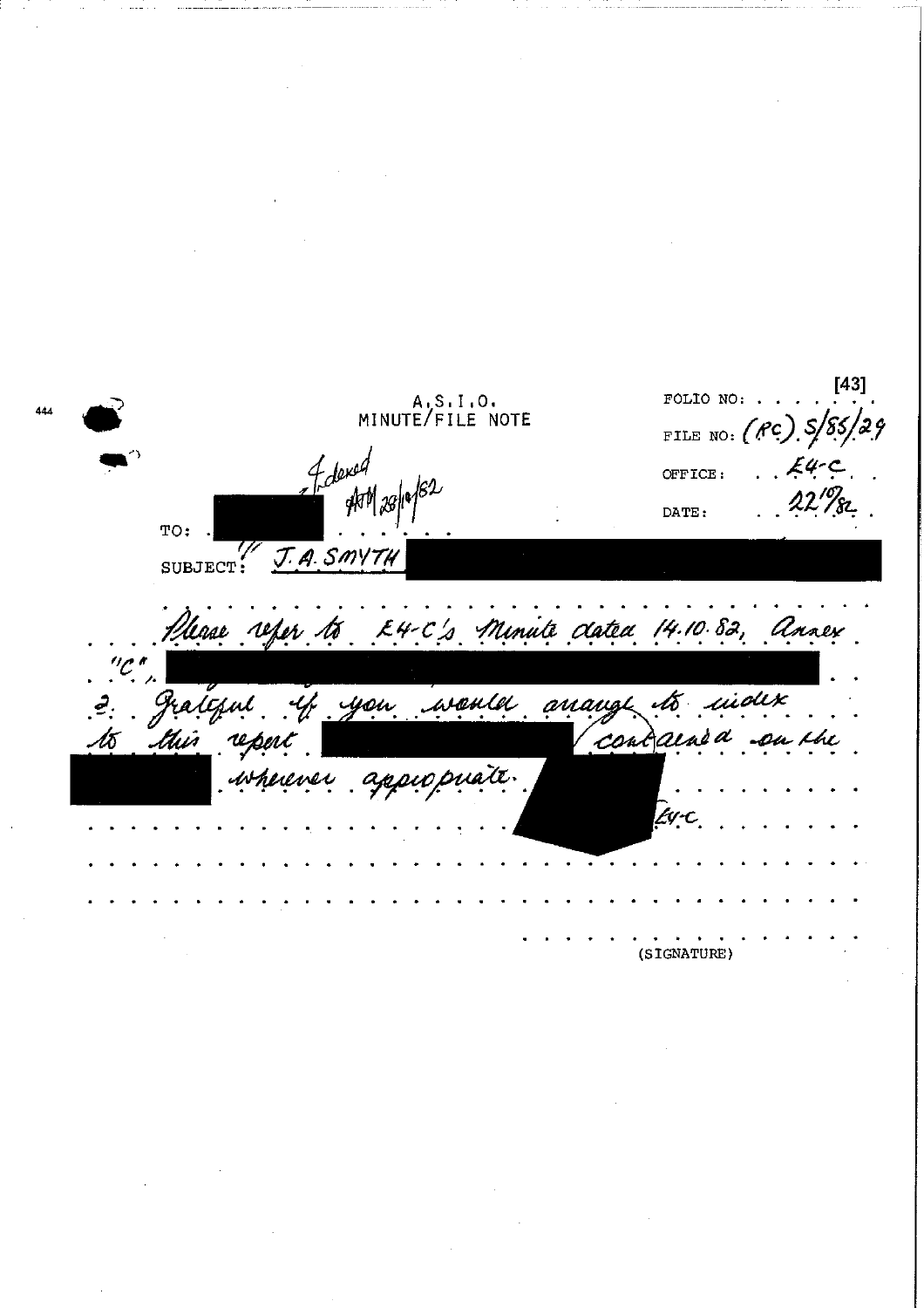| AGA:RJS                                                                         | SECRET                                                                                                                                                                                                                                                                    | $(RC)$ $S/85/29$                       |
|---------------------------------------------------------------------------------|---------------------------------------------------------------------------------------------------------------------------------------------------------------------------------------------------------------------------------------------------------------------------|----------------------------------------|
|                                                                                 |                                                                                                                                                                                                                                                                           | [40]                                   |
|                                                                                 | 012645                                                                                                                                                                                                                                                                    | $2/$ October 1982                      |
| Regional Director<br>NEW SOUTH WALES                                            |                                                                                                                                                                                                                                                                           |                                        |
|                                                                                 | John Andrew SMYTH                                                                                                                                                                                                                                                         |                                        |
| $\cdots$<br>record of<br>2.<br>It will be noted that<br>3.<br>We have passed to | Further to your memorandum 1054 of 29 September 1982, attached<br>for information please find a copy of a report by<br>$\cdot$<br>and in view of his paragraph 6 it would appear that<br>up separately and will be included in checks with<br>Thank you for your efforts. | Also attached is a<br>has been written |
|                                                                                 | $\frac{1}{2}$<br><b>DIRECTO</b>                                                                                                                                                                                                                                           | <b>GENERAI</b>                         |
| $\#$                                                                            | ever mot ginderne the<br>636/1018<br>SECRET                                                                                                                                                                                                                               |                                        |

SECRET

 $\mathbf{r}_{\mathcal{J}}$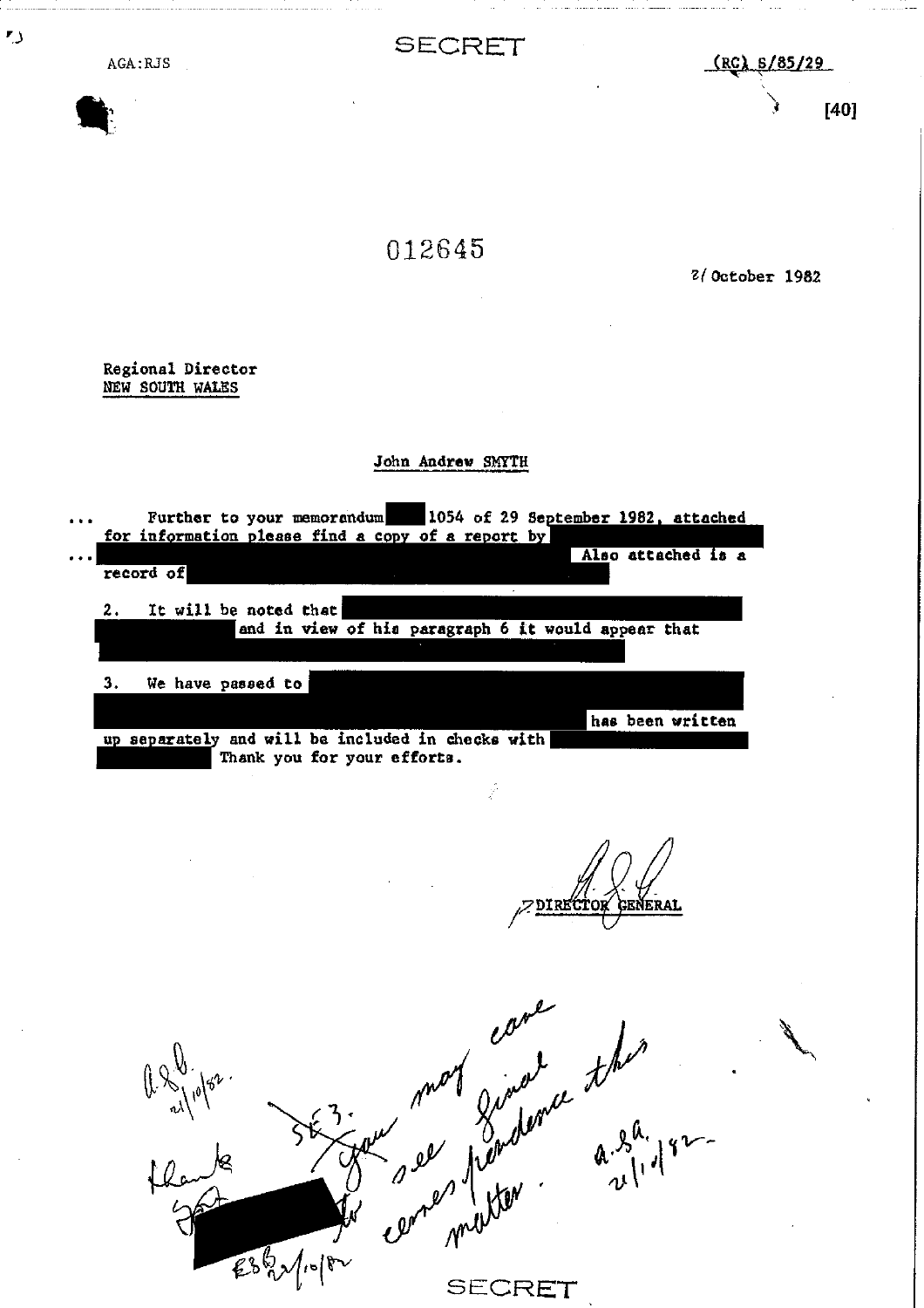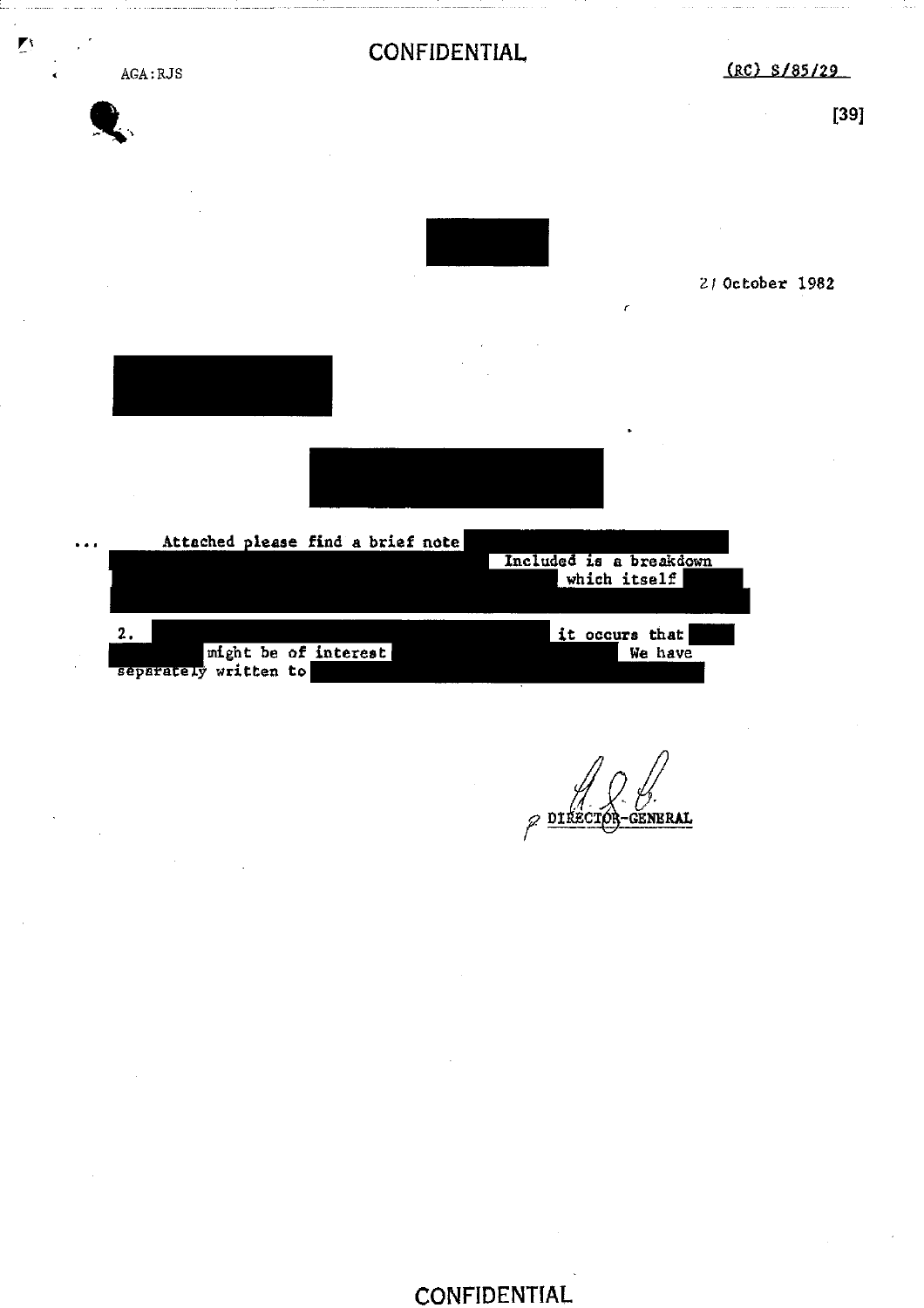

 $(csc)$ 

**[38]** 



An Australian mining engineer has been a regular traveller to the PRC since 1981 because of his commercial dealings with a number of mining manufacturing companies in Kunming and, more recently, in Beijing; the engineer is the Australian agent for China National Machinery Import/ Export Corporation (CMECY).



#### 4. It is significant, that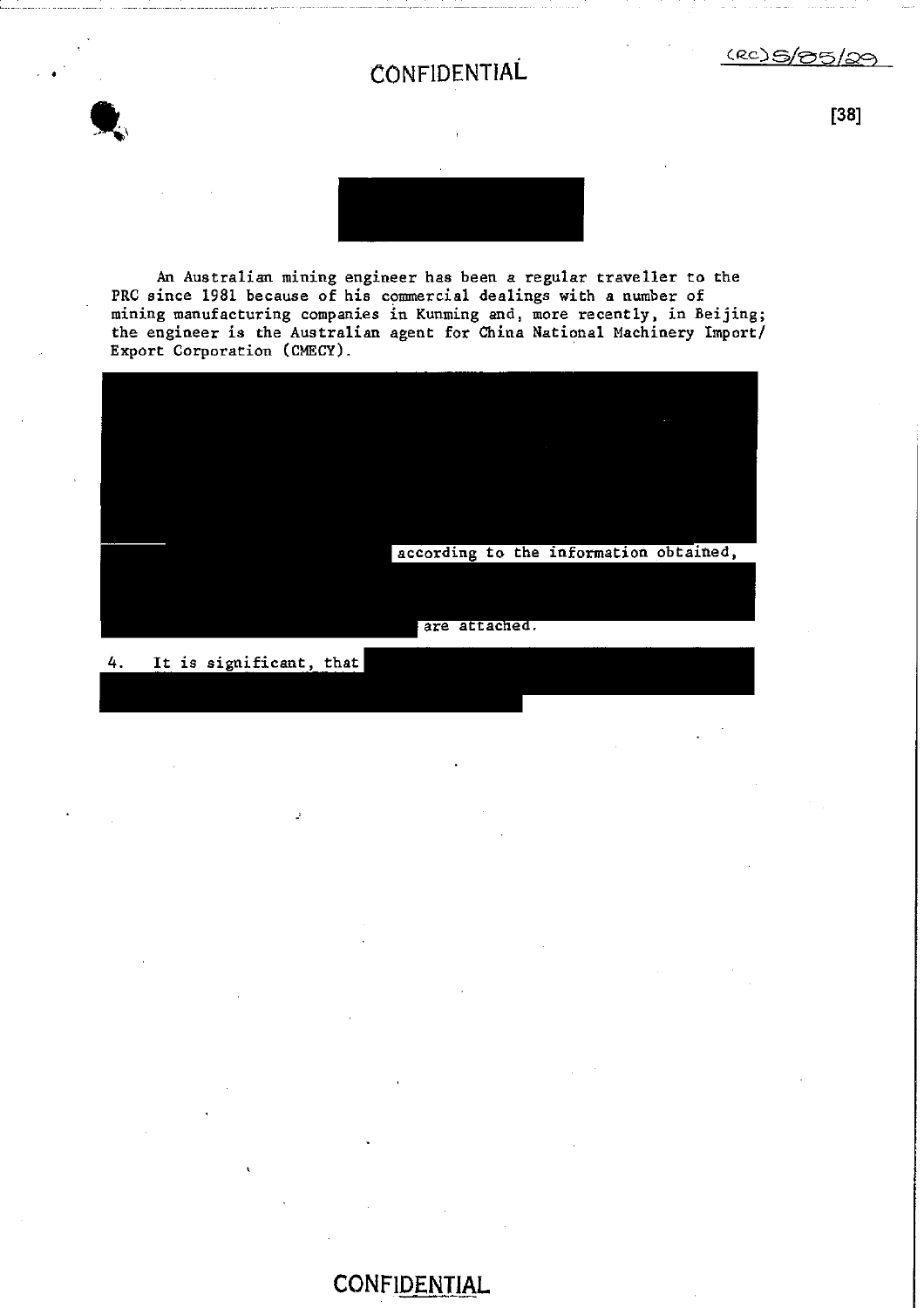

2/October 1982

 $(RC)$  8/85/29

 $[37]$ 



it would be appreciated if you could pass copies of the attachment

**CRNERAL**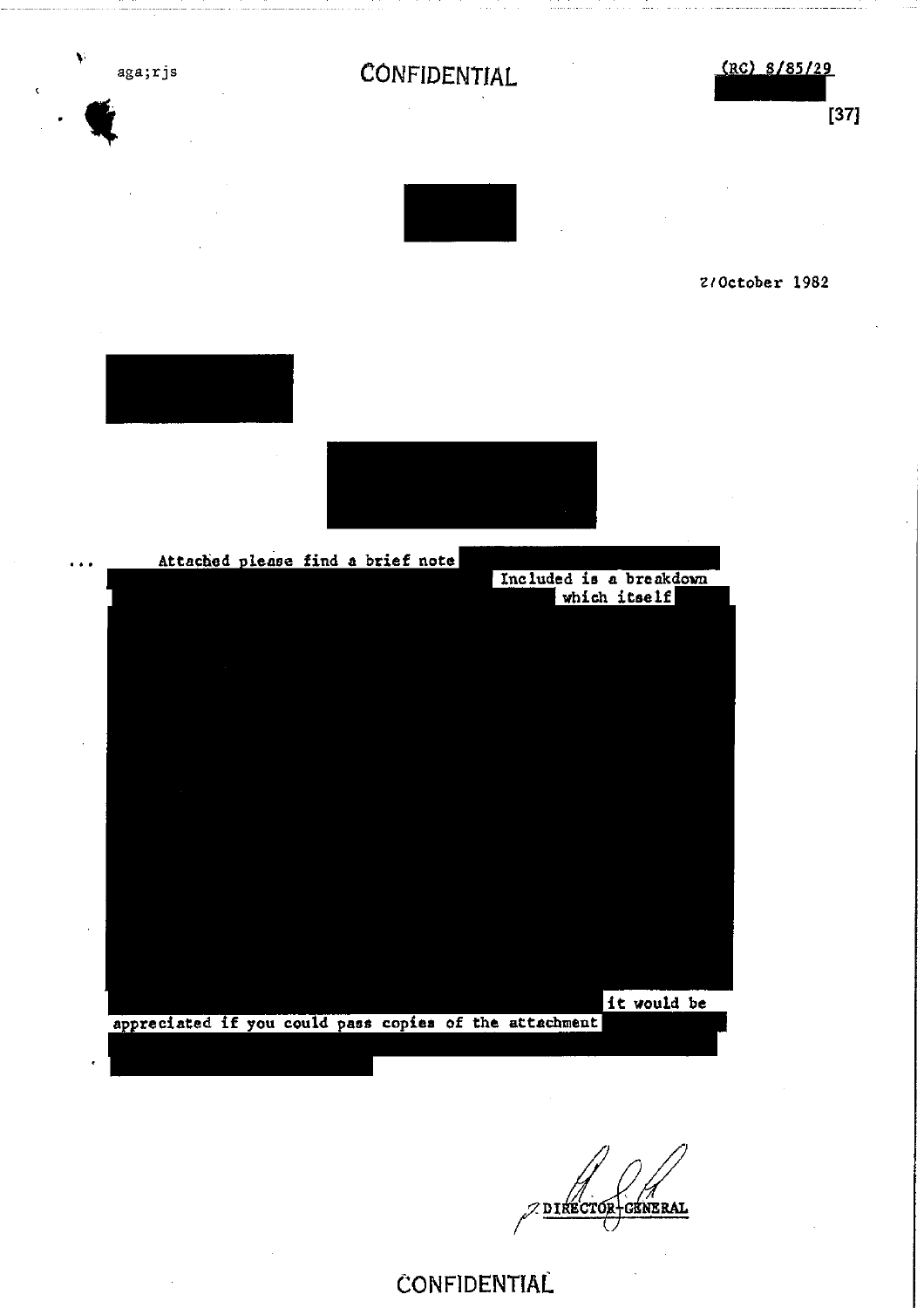$(RC)$  s/05/29 HQT 52/1651  $[36]$ 



An Australian mining engineer has been a regular traveller to the PRC since 1981 because of his commercial dealings with a number of mining manufacturing companies in Kunming and, more recently, in Beijing; the engineer is the Australian agent for China National Machinery Import/ Export Corporation (CMECY).



It is significant, that 4.

 $\hat{\mathbf{v}}$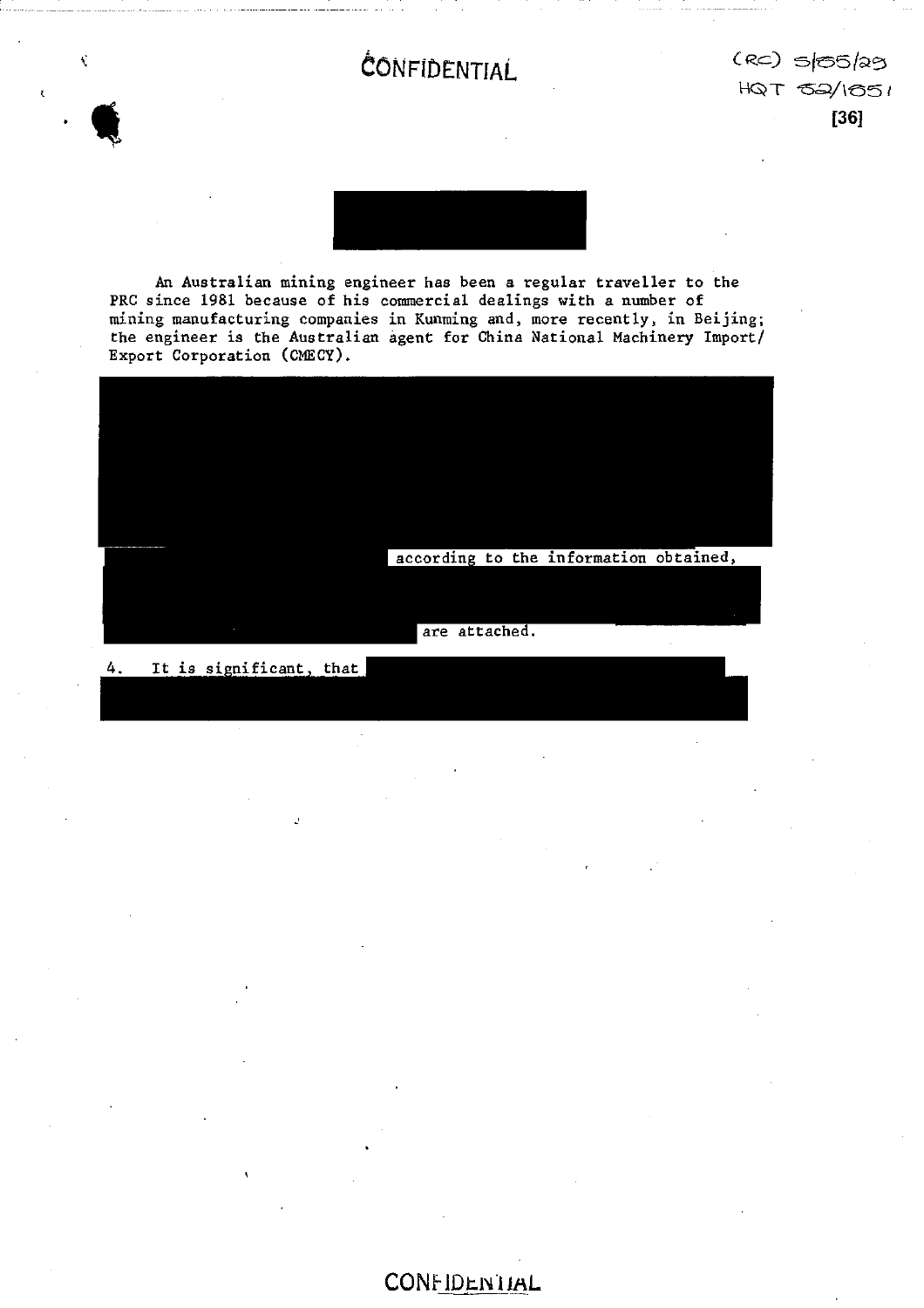AGA:RJS  $\bullet$ 

**CONFIDENTIAL (RC)** s/85/29<sup>[34]</sup>

012644

**Zl October 1982** 



**their observations as to** 

**GÉNERAL DIRECTOR**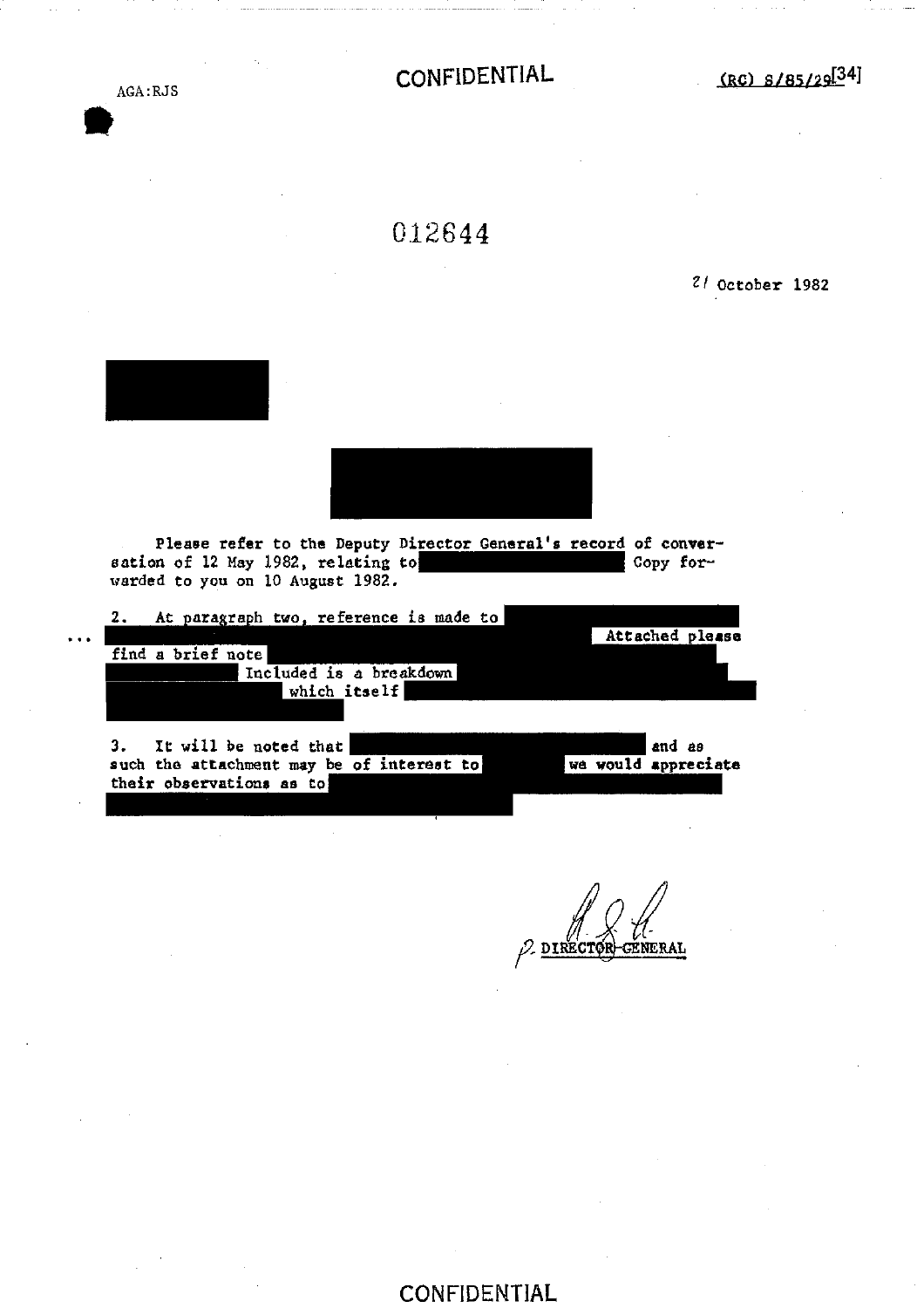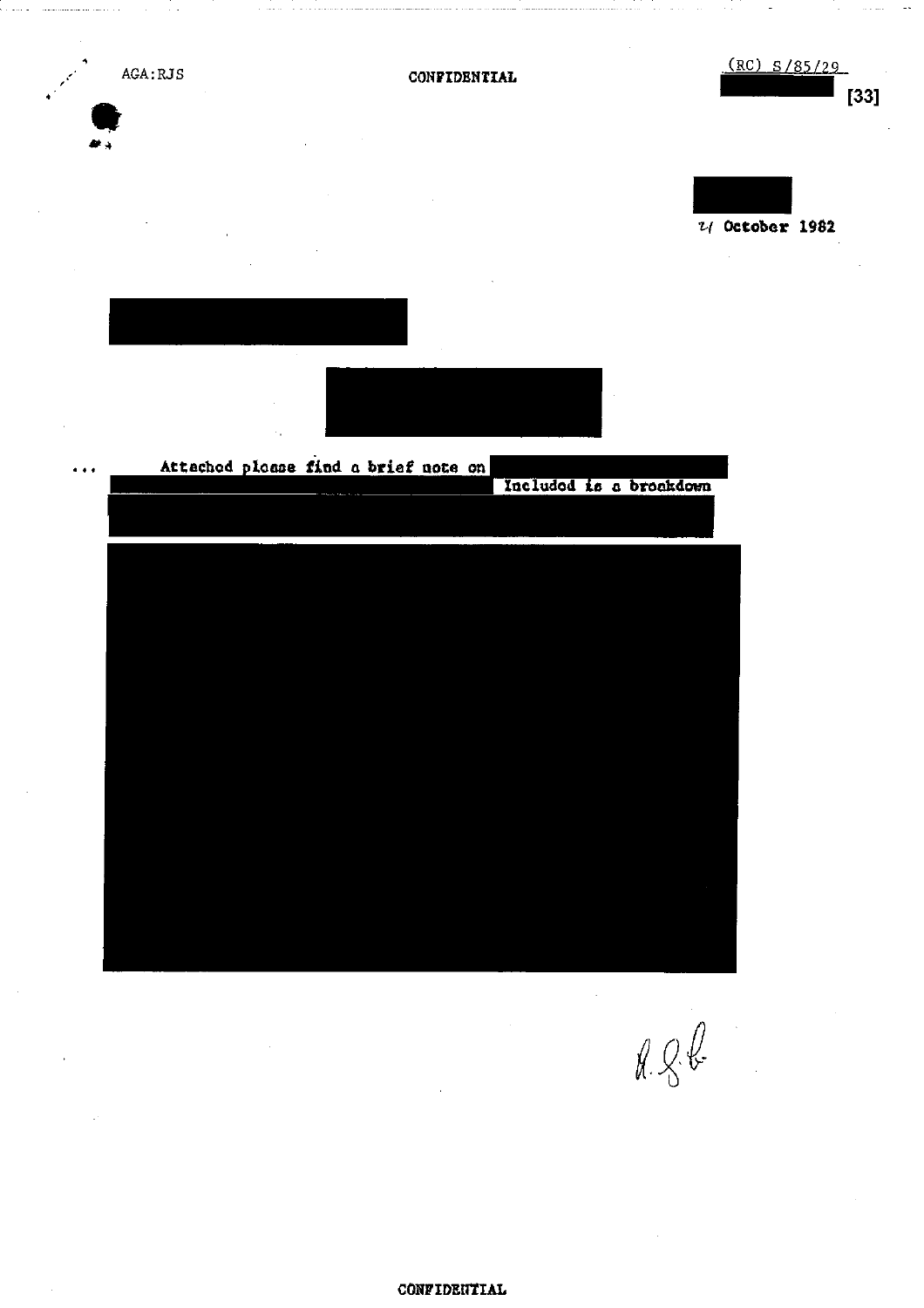





An Australian mining engineer has been a regular traveller to the PRC since 1981 because of his commercial dealings with a number of mining manufacturing companies in Kunming and, more recently, in Beijing; the engineer is the Australian agent for China National Machinery Import/ Export Corporation (CMECY).



4. It is significant, that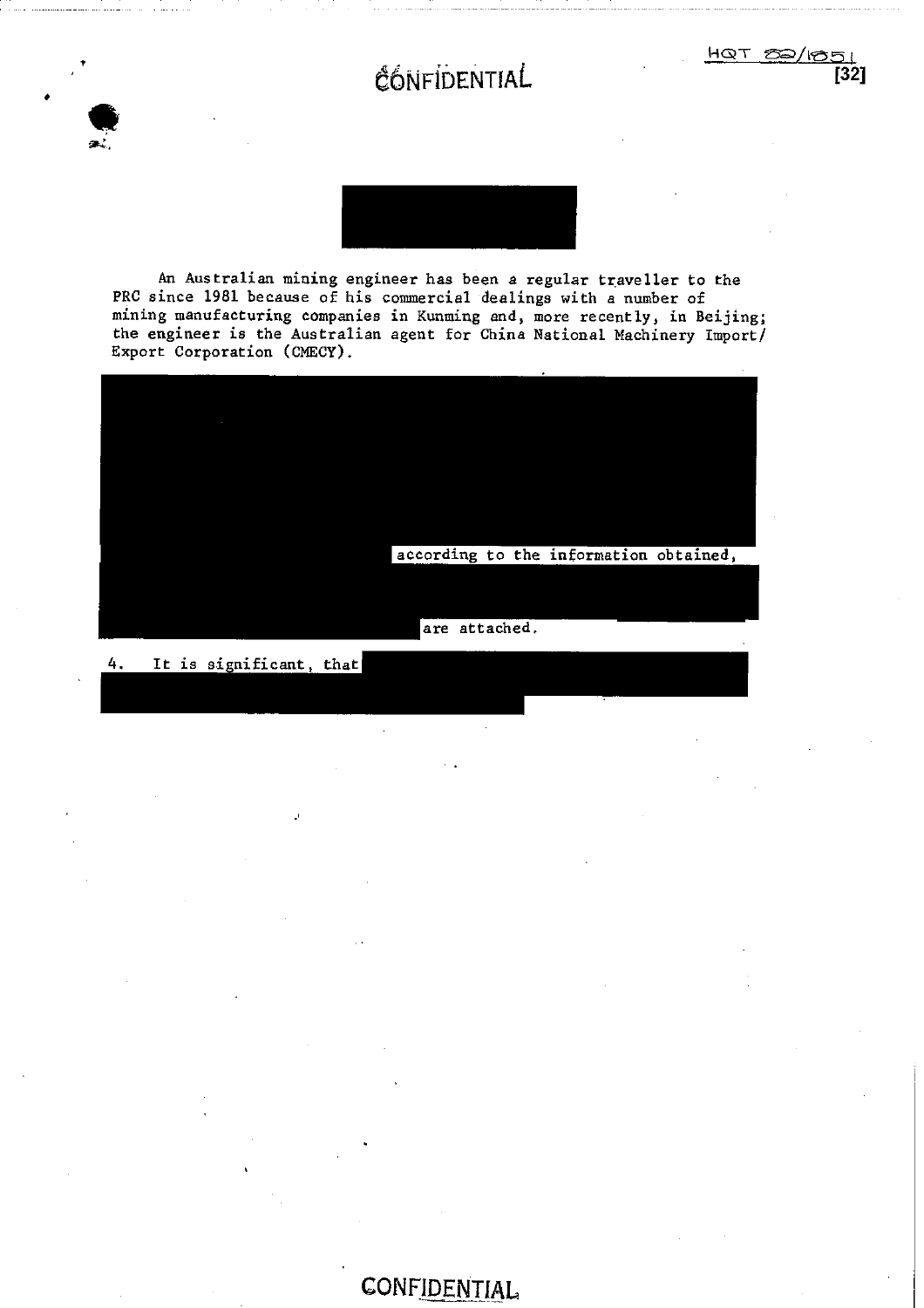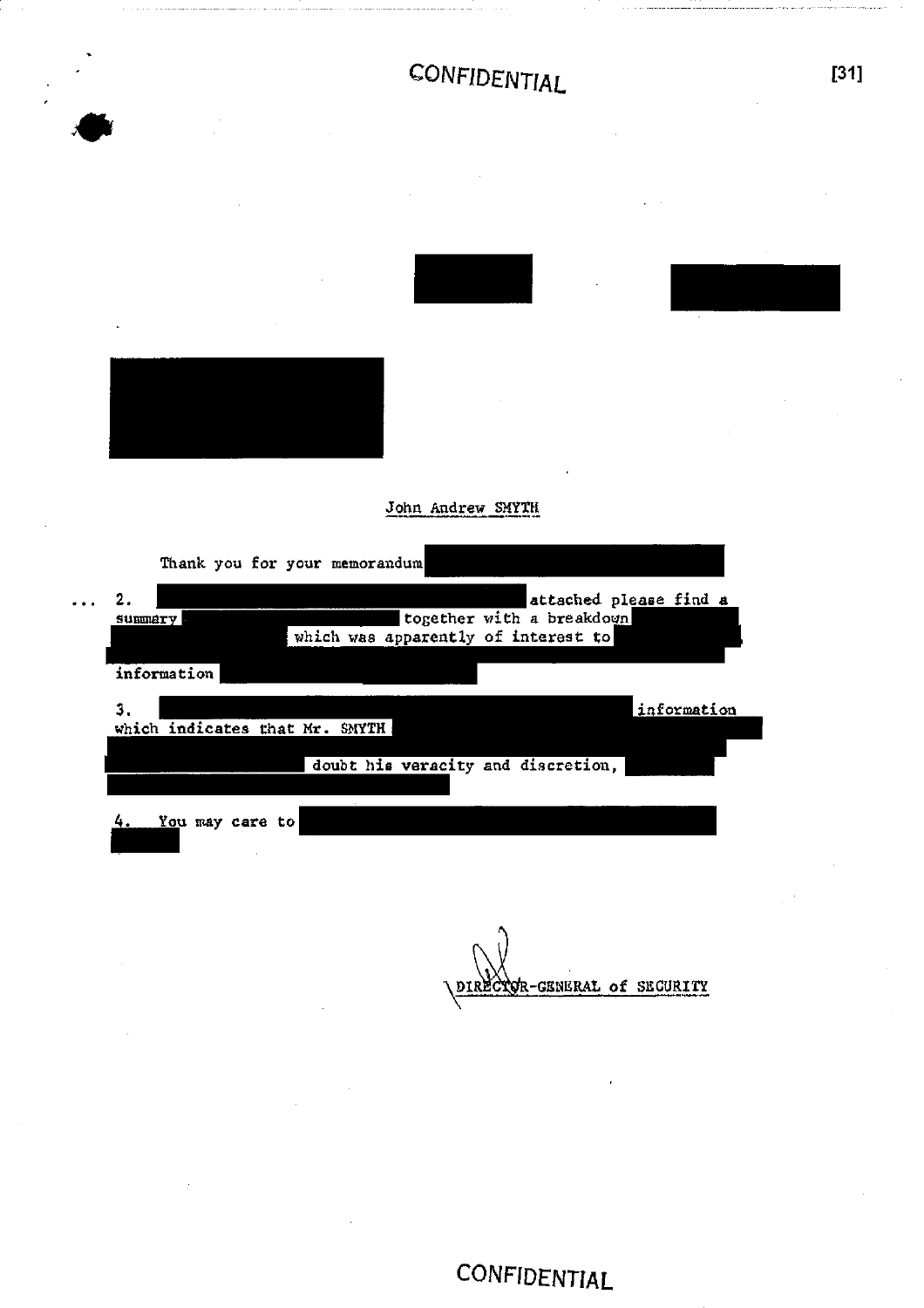# **CONFIDENTIAL** (RC) S/85/29 **[30]**













**SOTSIDECTION**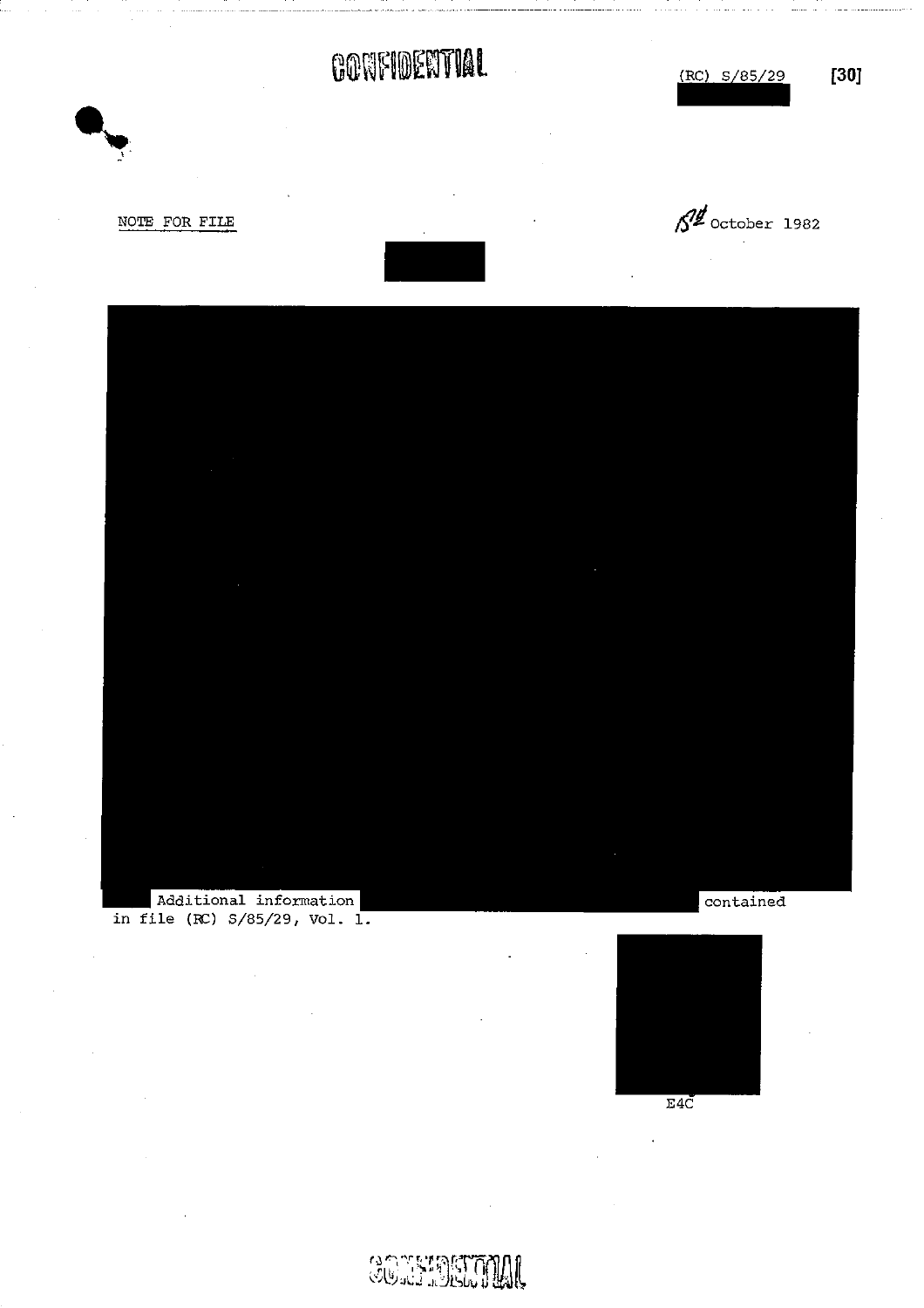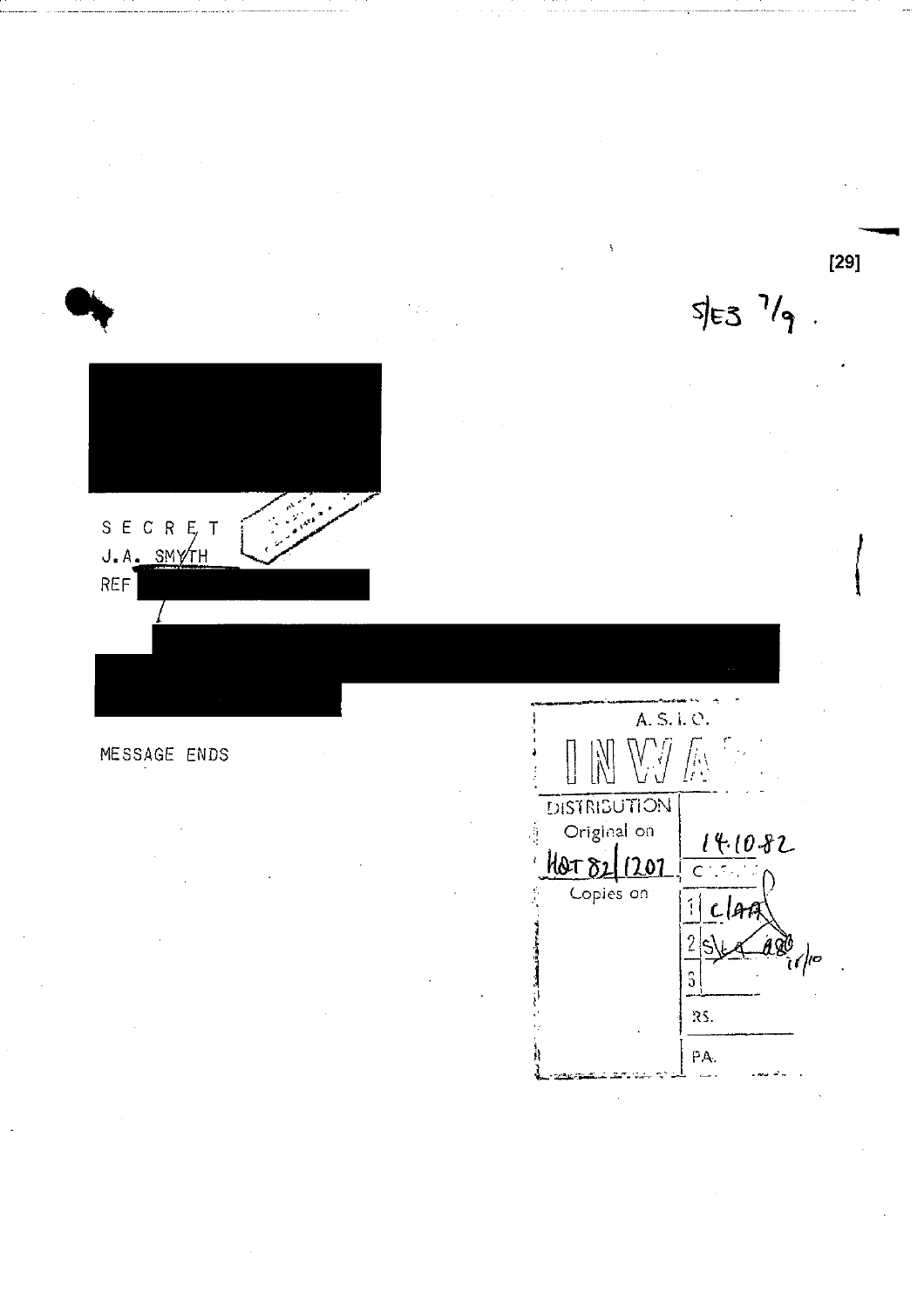| RGB: SJB                                                                         | SECRET<br>A.S.I.O.<br>MINUTE PAPER                                                                                                                                                                                | (RC) S/85/29<br>[28]                                                          |
|----------------------------------------------------------------------------------|-------------------------------------------------------------------------------------------------------------------------------------------------------------------------------------------------------------------|-------------------------------------------------------------------------------|
| Subject: JOHN ANDREW SMYTH<br>TO S/29 activa later                               |                                                                                                                                                                                                                   | $14\frac{7}{2}$ october 1982<br><b>HEADQUARTERS</b>                           |
| As requested,<br>(Annex B)<br>contain reference<br>2.<br>sanitized version<br>3. | has been completed (Annex A) and incorporates<br>This information contained in these reports may<br>A supplementary report is at Annex C<br>Annex D contains a list of outstanding matters which at this point in | is also attached<br>as they do not<br>You may wish to send this shortened and |
| time, are not resolved.<br>4.                                                    | say the least, he seems to have an over active imagination and silvery tongue.<br>Not content to kiss the "blarney stone",<br>E4C                                                                                 | To                                                                            |

SECRET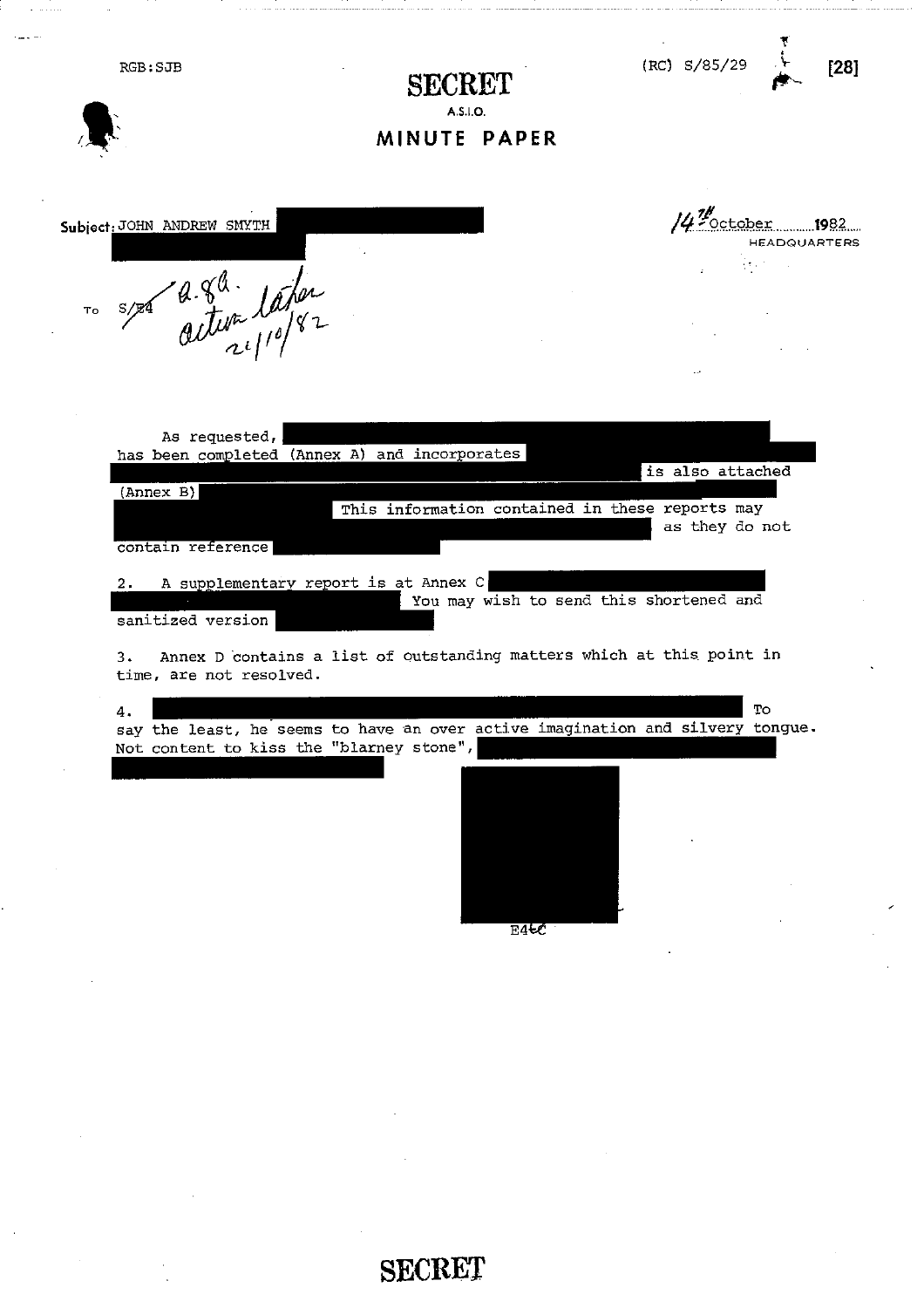ANNEX C

JOHN ANDREW SMYTH:

John Andrew SMYTH, born 11 June 1945, Comber, County Down, Northern Ireland, is a mining engineer and the Managing Director of SMYTH & MCKENDRICK PTY LTD, a mining engineering firm based in Sydney. SMYTH's firm is also the Australian Agent for China National Machinery Import and Export Corporation  $(CMECY)$ .

SMYTH has been a regular traveller to the PRC since 1981 because of his  $2$ commercial dealings with a number of mining manufacturing companies in Kunming, and more recently, in Beijing.



 $4.$ It is significant, that  $[19]$ 

CONFEDERITIAL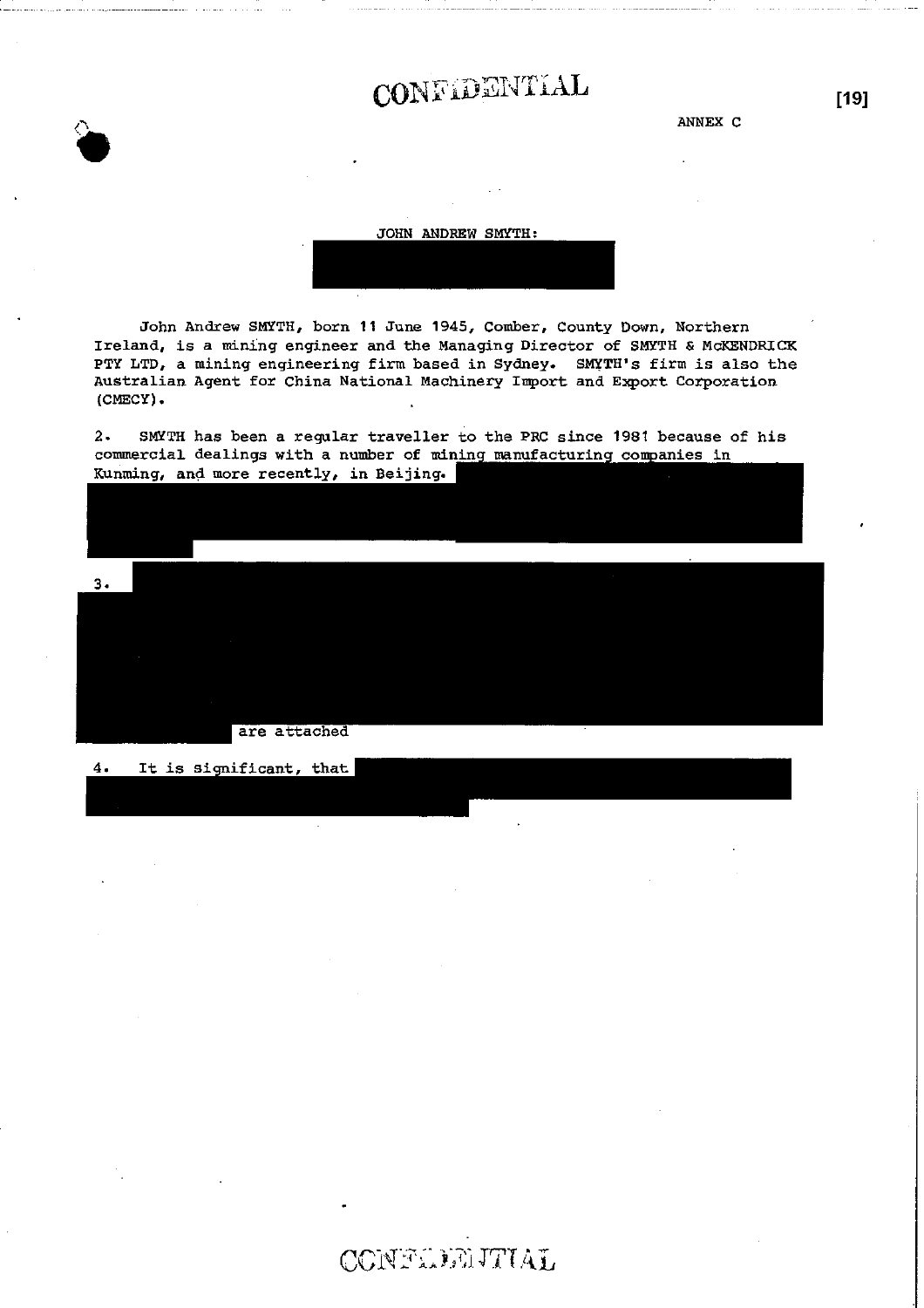# CONFIDENTIAL ANNEX C

#### JOHN ANDREW SMYTH:

John Andrew SMITH, born 11 June 1945, Comber, County Down, Northern Ireland, is a mining engineer and the Managing Director of SMITH & McXENDRICK PTY LTD, a mining engineering firm based in Sydney. SMYTH's firm is also the Australian Agent for China National Machinery Import and Export Corporation (CMECY).

2. SMITH has been a regular traveller to the PRC since 1981 because of his commercial dealings with a number of mining manufacturing companies in Kunming, and more recently, in Beijing.



4. It is significant, that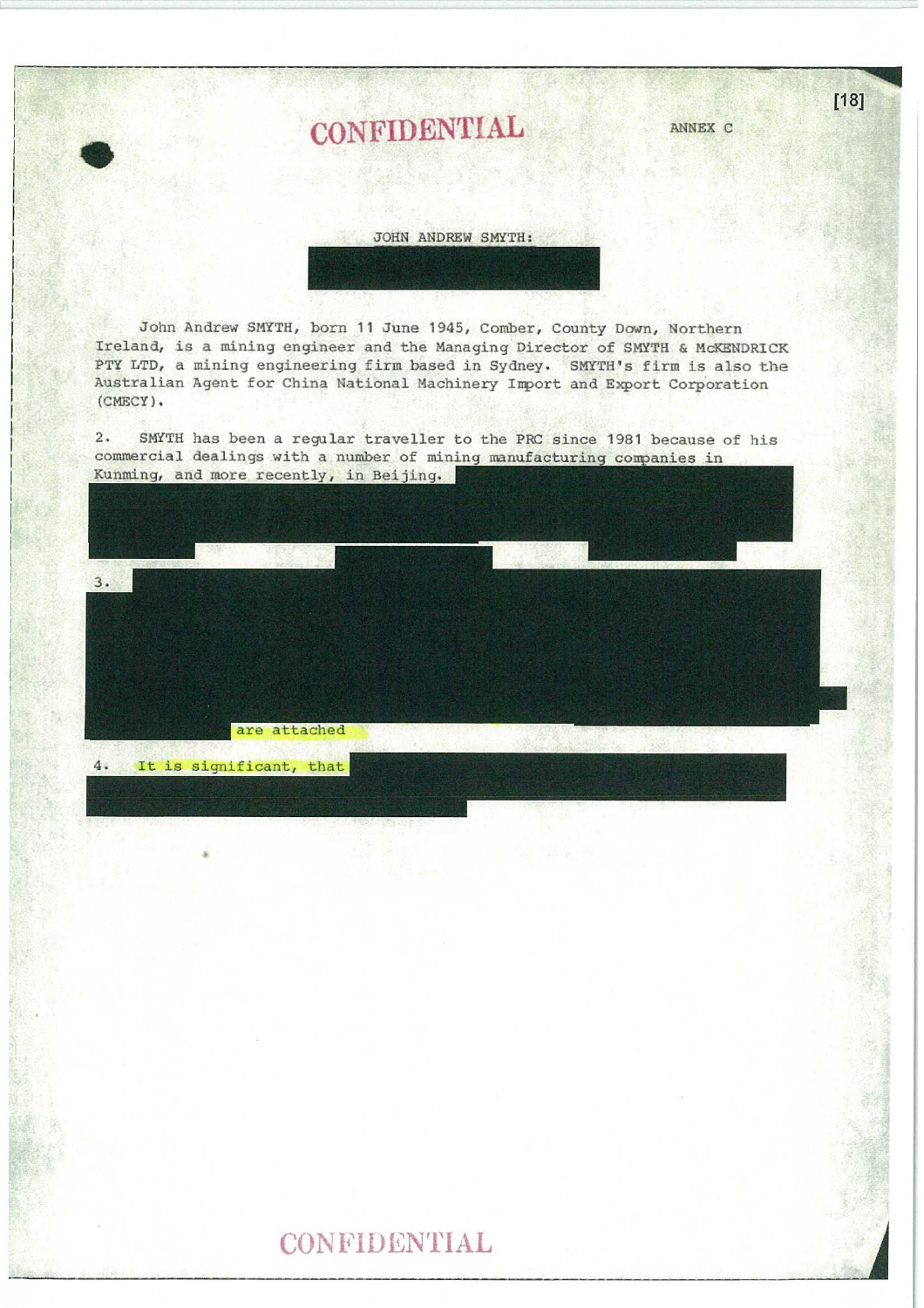ANNEX D

LIST OF OUTSTANDING MATTERS



2. For posterity, if for nothing else, a number of these outstanding matters are penned below:



.CONFIDENTIAL

 $\mathbf{r}_\mathrm{L}$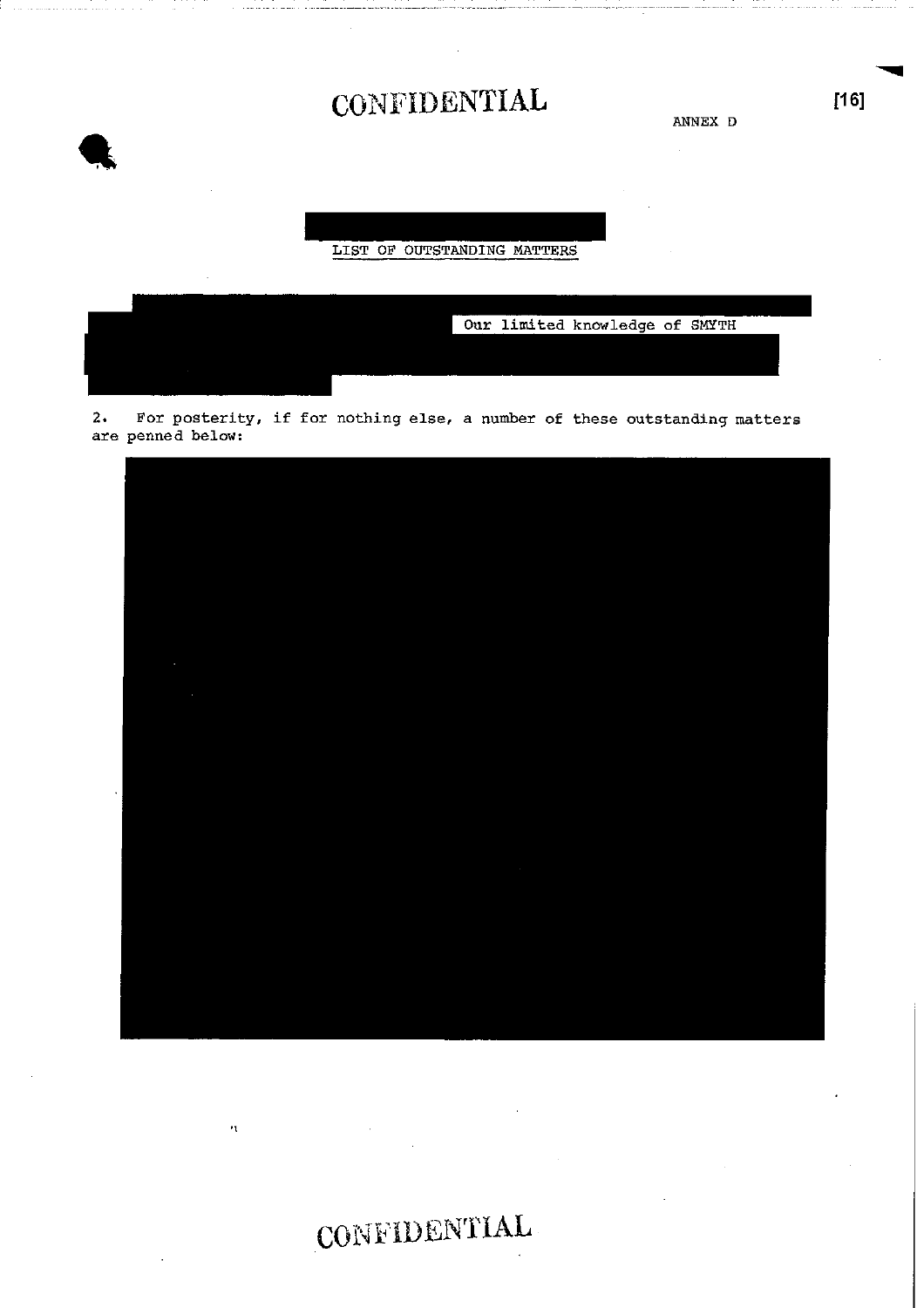



**RESTRICTED (RESTRICTED RECORDS)**  $30.6.42$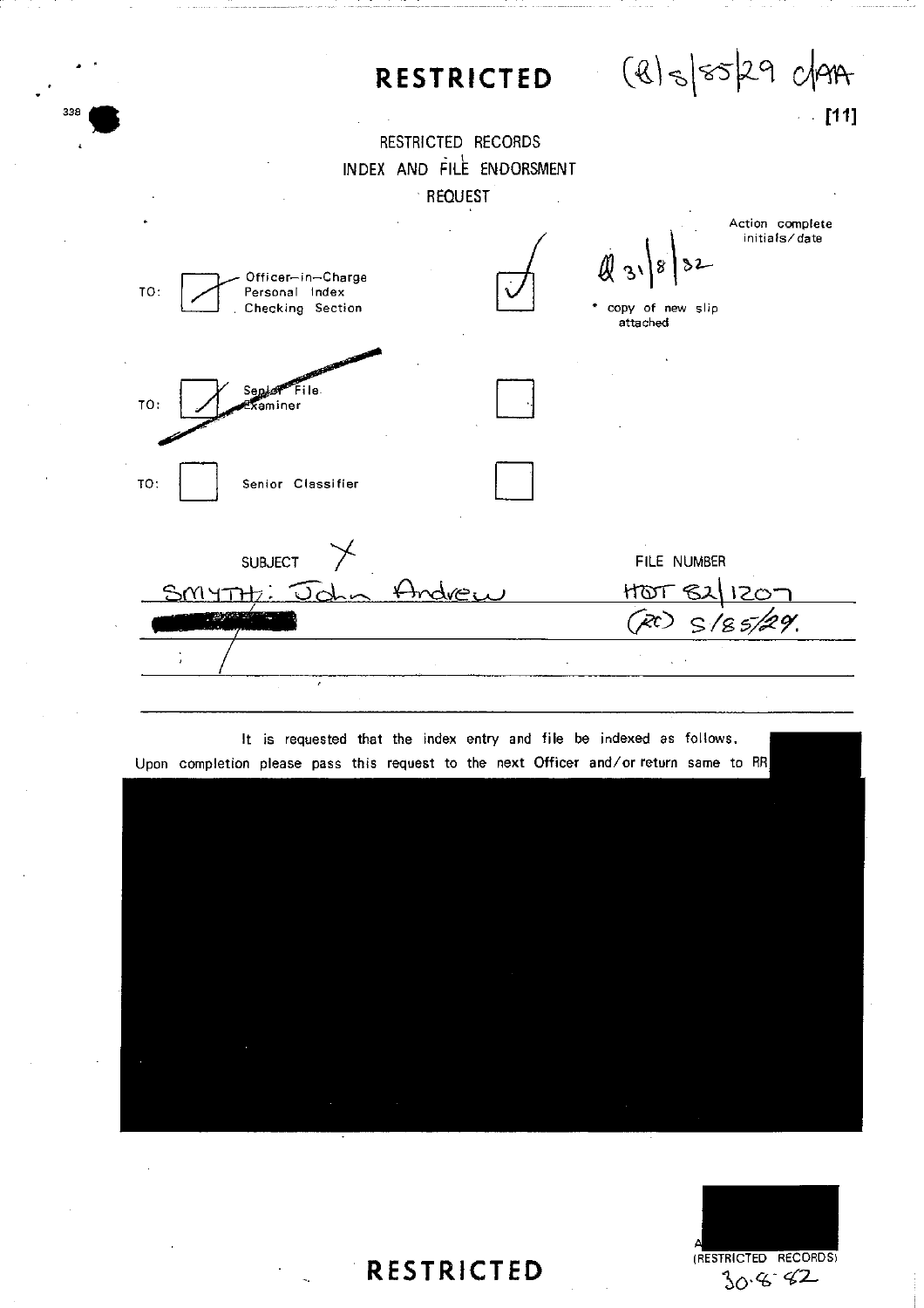

It is requested that the index entry and file be indexed as follows.

SUBJECT FILE NUMBER

TO: | | Senior Classifier

Upon completion please pass this request to the next Officer and/or return same to RR.

**RESTRICTED (RESTRICTED RECORDS)**  $G-10-82$